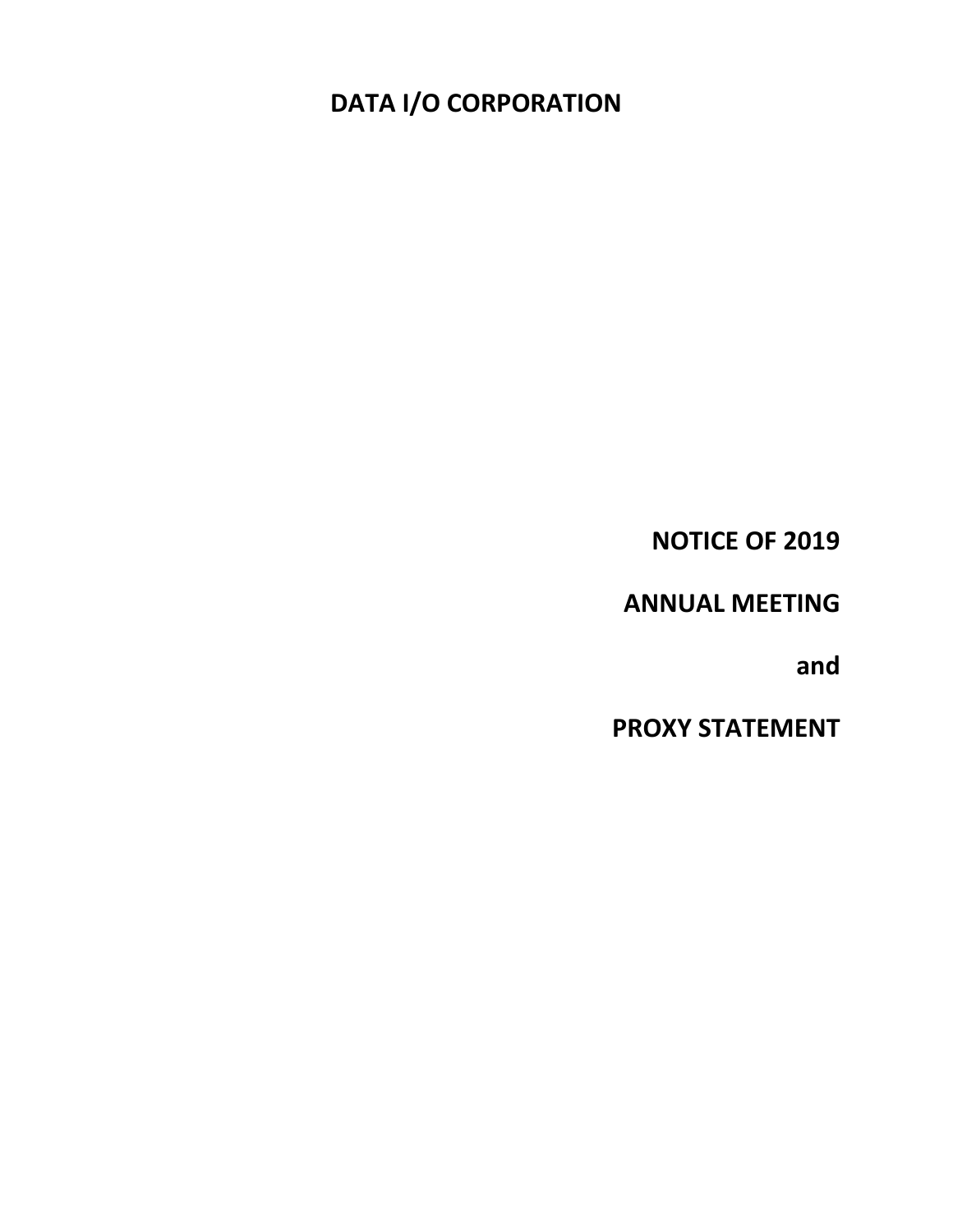April 3, 2019

# **To Our Shareholders:**

You are cordially invited to attend the 2019 Annual Meeting of Data I/O Corporation, which will be held at Data I/O's headquarters at 6645 185<sup>th</sup> Ave NE, Suite 100, Redmond, Washington 98052. The meeting will begin at 10:00 a.m. Pacific Daylight Time on Monday, May 20, 2019.

Officers of Data I/O will be attending and will respond to questions after the meeting. Formal business will include the election of directors, ratification of the continued appointment of Grant Thornton LLP as Data I/O's independent auditors, and an advisory vote on executive compensation.

Please read the proxy materials carefully. Your vote is important. Data I/O appreciates you considering and acting on the proposals presented. We look forward to seeing you on May 20, 2019.

Sincerely,

Anthony Ambrose President and Chief Executive Officer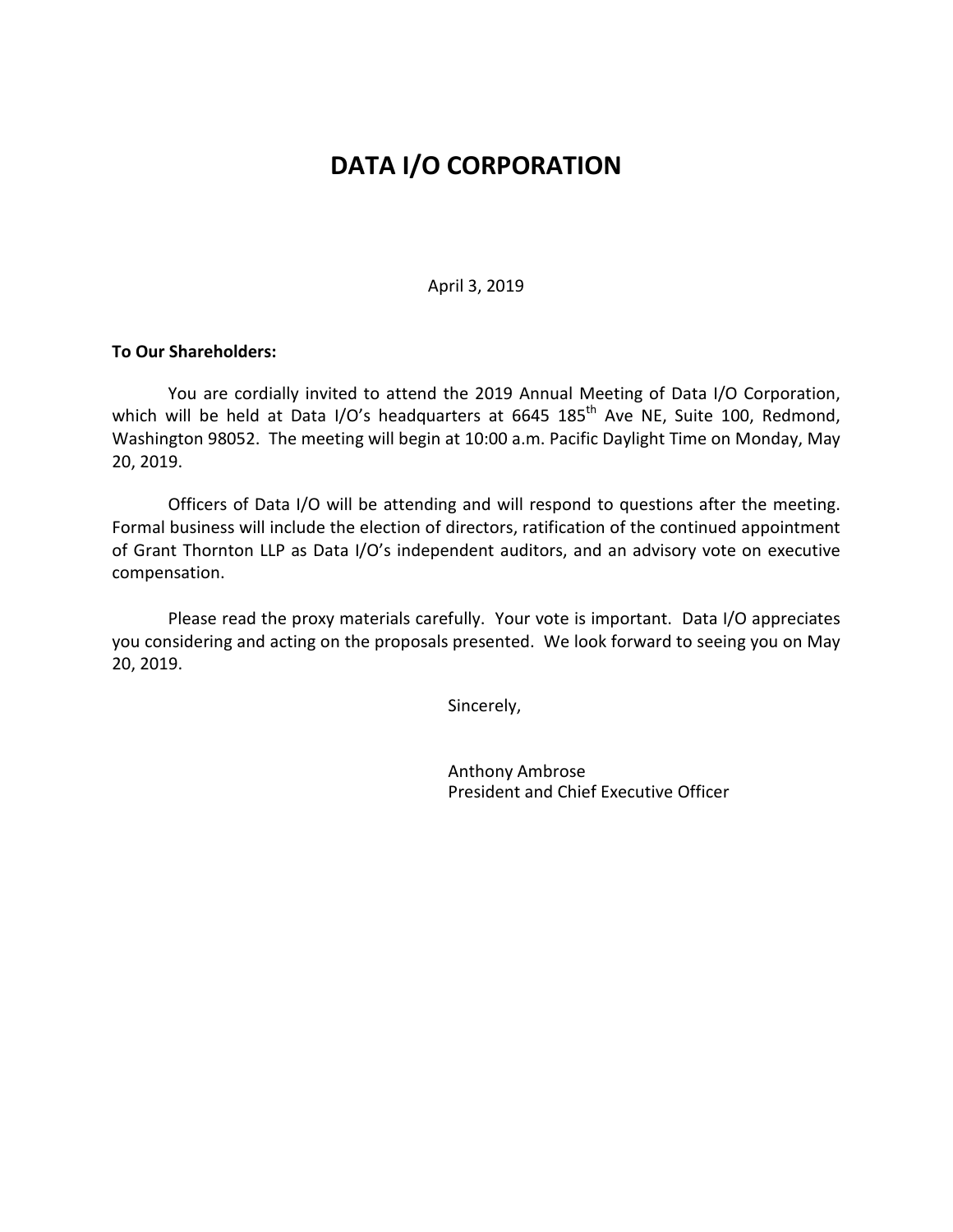# **NOTICE OF ANNUAL MEETING OF SHAREHOLDERS - May 20, 2019**

#### **To the Shareholders of Data I/O Corporation:**

NOTICE IS HEREBY GIVEN that the Annual Meeting of Shareholders of Data I/O Corporation (the "Company" or "Data I/O") will be held at 10:00 a.m. Pacific Daylight Time, on Monday, May 20, 2019, at Data I/O's principal offices, 6645 185<sup>th</sup> Ave NE, Suite 100, Redmond, Washington 98052, for the following purposes:

(1) **Election of Directors:**

postponements thereof.

To elect five directors, each to serve until the next annual meeting of shareholders or until his or her successor is elected and qualified or until such director's earlier death, resignation, or removal.

- (2) **Ratification of Independent Auditors:** To ratify the continued appointment of Grant Thornton LLP as Data I/O's independent auditors for the calendar year ended December 31, 2019.
- (3) **Say on Pay – Advisory Vote on Executive Compensation:**  To consider and vote on an advisory resolution on the compensation of our named executive officers.
- (4) **Other Business:** To consider and vote upon such other business as may properly come before the meeting or any adjournments or

## **Important Notice Regarding the Availability of Proxy Materials for the Shareholder Meeting To Be Held on May 20, 2019. The proxy statement and annual report to security holders are also available a[t http://www.dataio.com/company/in](http://www.dataio.com/company/)vestorrelations/annualmeeting.aspx.**

The Board of Directors has fixed the close of business on March 21, 2019, as the Record Date for the determination of shareholders entitled to notice of, and to vote at, the 2019 Annual Meeting and any adjournment or postponement thereof.

By Order of the Board of Directors

/s/ Anthony Ambrose Anthony Ambrose President and Chief Executive Officer

Redmond, Washington April 3, 2019

#### **YOUR VOTE IS IMPORTANT**

Whether or not you expect to attend the meeting in person, we urge you to sign, date, and return the accompanying proxy card at your earliest convenience, or you may vote by the internet at http://www.investorvote.com/DAIO or by telephone at 1-800-652-8683, as provided in the instructions on the proxy card. This will ensure the presence of a quorum at the meeting. **Promptly returning a signed and dated proxy card, or voting by the internet or by telephone, will save Data I/O the extra expense of additional solicitation.** Your proxy is revocable at your request any time before it is voted. If you attend the meeting, you may vote in person if you wish, even if you have previously returned your proxy card. If you vote by mail, an addressed, postage-paid envelope is provided in order to make certain that your shares will be represented at the Annual Meeting.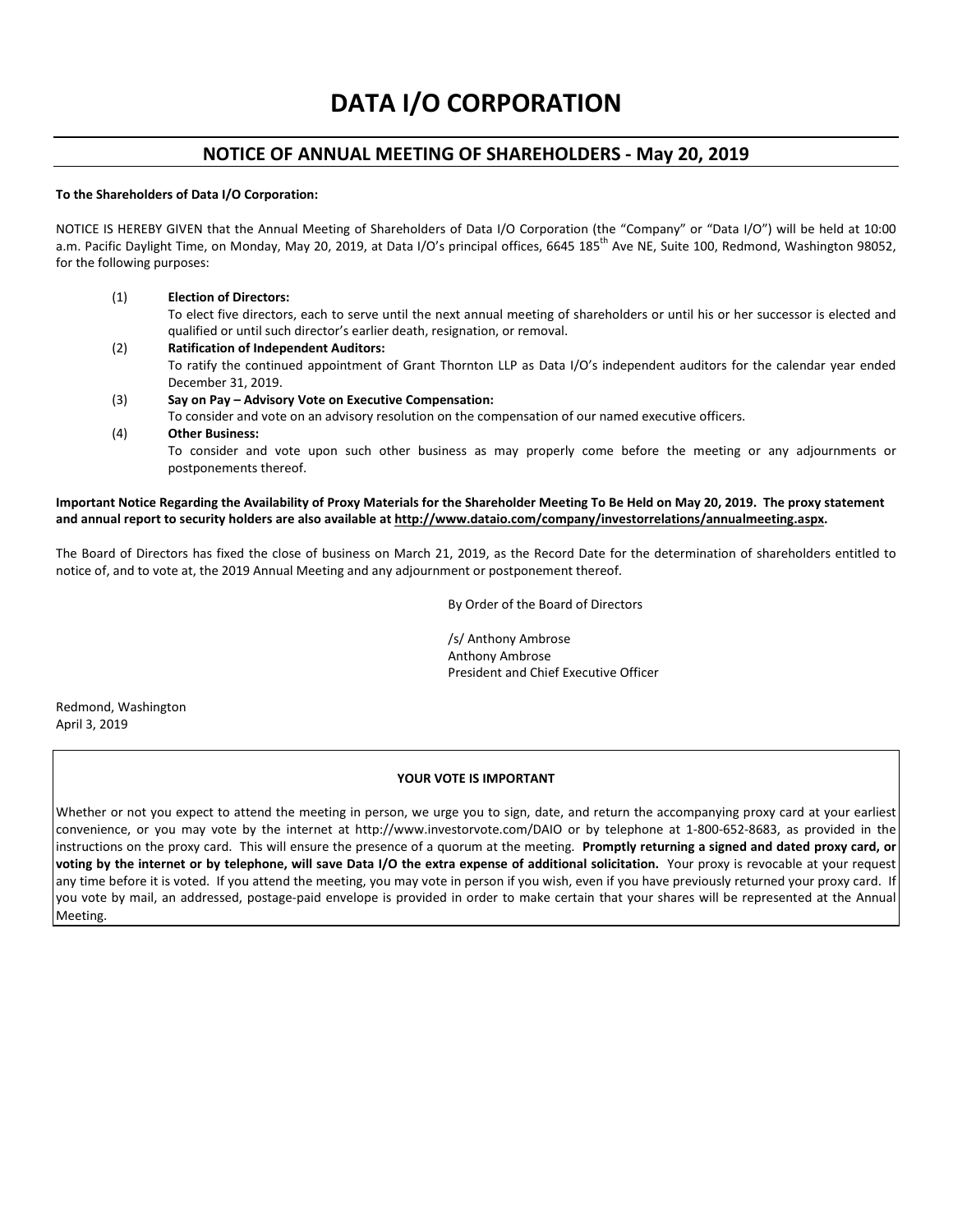# **6645 185th Ave NE, Suite 100**

# **Redmond, Washington 98052 \_\_\_\_\_\_\_\_\_\_\_\_\_\_\_\_\_\_\_\_**

#### **PROXY STATEMENT**

#### **ANNUAL MEETING OF SHAREHOLDERS**

#### **May 20, 2019**

#### **INFORMATION REGARDING PROXY**

This Proxy Statement and the accompanying form of proxy are furnished in connection with the solicitation of proxies by the Board of Directors ("Board of Directors") of Data I/O Corporation (the "Company" or "Data I/O") for use at the Annual Meeting of Shareholders to be held on Monday, May 20, 2019, at 10:00 a.m. Pacific Daylight Time at Data I/O's principal offices, 6645 185<sup>th</sup> Ave NE, Suite 100, Redmond, Washington 98052, and at any adjournment of the meeting (the "Annual Meeting"). Shareholders of record at the close of business on March 21, 2019, (the "Record Date") are entitled to notice of, and to vote at, the Annual Meeting. This Proxy Statement and a copy of Data I/O's 2018 Annual Report to Shareholders are being mailed to shareholders on or about April 12, 2019.

A proxy card is enclosed for your use. *You are requested on behalf of the Board of Directors to sign, date, and return the proxy card in the accompanying envelope*, which is postage-paid if mailed in the United States or Canada, or you may vote by the internet at http://www.investorvote.com/DAIO, or by telephone at 1-800-652-8683, as provided in the instructions on the proxy card. If you vote by the internet or by telephone, you do not need to mail back the proxy card.

A proxy in the accompanying form, which is properly signed, dated and returned and not revoked, will be voted in accordance with its instructions. To vote on the election of directors, check the appropriate box under Proposal 1 on your proxy card. You may (a) vote "FOR" all of the director nominees as a group, (b) "WITHHOLD" authority to vote for all director nominees as a group, or (c) vote "FOR" all director nominees as a group except those nominees indicated to the contrary. To vote on Proposal 2 to ratify the continued appointment of Grant Thornton LLP as Data I/O's independent auditors for the calendar year ended December 31, 2019, check the appropriate box under Proposal 2 on your proxy card. You may (a) vote "FOR" approval of the ratification of Grant Thornton LLP as Data I/O's independent auditors, (b) vote "AGAINST" approval of the ratification of Grant Thornton LLP as Data I/O's independent auditors, or (c) "ABSTAIN" from voting on the ratification of Grant Thornton LLP as Data I/O's independent auditors. To vote on Proposal 3, Say on Pay – Advisory Vote on Executive Compensation, you may vote (a) "FOR" the advisory resolution, (b) "AGAINST" the advisory resolution, or (c) "ABSTAIN" from voting on the advisory resolution on executive compensation.

Proxies which are returned to Data I/O without instructions will be voted as recommended by the Board of Directors. Any shareholder who returns a proxy may revoke it at any time prior to voting on any matter (without, however, affecting any vote taken prior to such revocation) by (i) delivering written notice of revocation to the Secretary of Data I/O at Data I/O's principal offices, (ii) executing and delivering to Data I/O another proxy dated as of a later date, or (iii) voting in person at the Annual Meeting.

#### **VOTING SECURITIES AND PRINCIPAL HOLDERS**

The only outstanding voting securities of Data I/O are shares of common stock (the "Common Stock"). As of the Record Date, there were 8,301,736 shares of Common Stock issued and outstanding, and each such share is entitled to one vote at the Annual Meeting. The presence in person or by proxy of holders of record of a majority of the outstanding shares of Common Stock is required for a quorum for transacting business at the Annual Meeting. Shares of Common Stock underlying abstentions will be considered present at the Annual Meeting for the purpose of calculating a quorum. Under Washington law and Data I/O's charter documents, if a quorum is present, the five nominees for election to the Board of Directors who receive the greatest number of affirmative votes cast at the Annual Meeting will be elected directors. Abstentions and broker non-votes will have no effect on the election of directors because they are not cast in favor of any particular candidate.

The proposal to ratify the continued appointment of Grant Thornton as Data I/O's independent auditors will be approved, if a quorum is present, if the number of votes cast in favor of the proposal exceeds the number of votes cast against the proposals.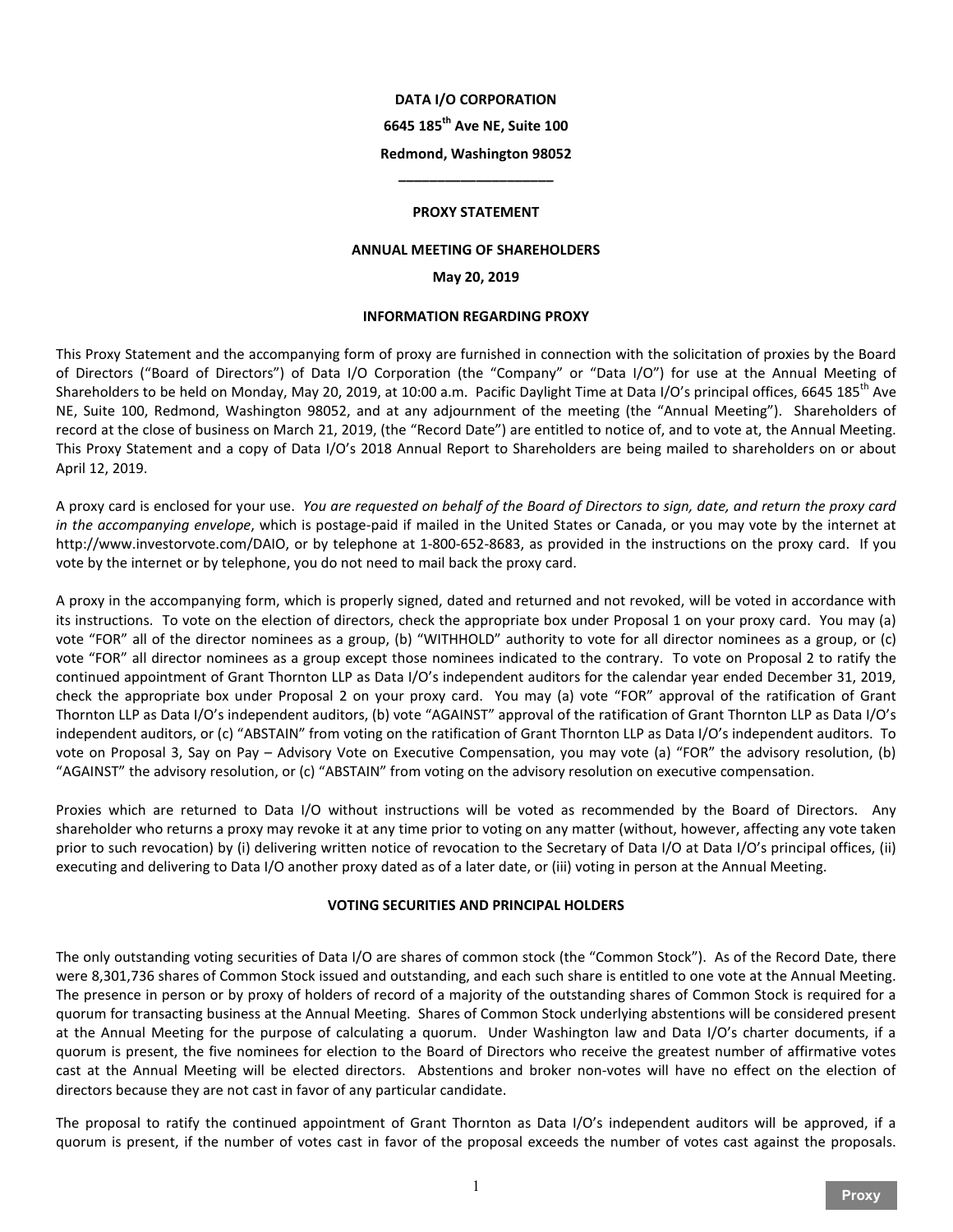Abstentions and broker non-votes on the proposals will have no effect because approval of the proposal is based solely on the votes cast.

Say on Pay – The advisory vote on the compensation of Data I/O's named executive officers will be approved, if a quorum is present, if the number of votes cast in favor of the advisory resolution exceeds the number of votes cast against the advisory resolution. Abstentions and broker non-votes on the advisory resolution will have no effect because approval of the advisory resolution is based solely on the votes cast.

Proxies and ballots will be received and tabulated by Computershare, an independent business entity not affiliated with Data I/O.

# **Effect of Not Casting Your Vote**

If you hold your shares in street name, it is critical that you instruct your broker or bank how to vote if you want it to count in Proposal 1, the election of directors; Proposal 3, Say on Pay. Regulations no longer allow your bank or broker to vote your uninstructed shares in the election of directors on a discretionary basis. If you hold your shares in street name and you do not instruct your bank or broker how to vote in the Proposal 1, election of directors; and Proposal 3, Say on Pay, votes will not be cast on your behalf for these Proposals. Your bank or broker will, however, continue to have discretion to vote any uninstructed shares on Proposal 2, ratification of the appointment of Data I/O's independent auditors. If you are a shareholder of record and you do not cast your vote, votes will not be cast on your behalf on any of the items of business at the Annual Meeting.

The Common Stock is traded on The NASDAQ Capital Market under the symbol "DAIO". The last sale price for the Common Stock, as reported by The NASDAQ Capital Market on March 21, 2019, was \$5.71 per share.

# **Principal Holders of Data I/O's Common Stock**

The following table sets forth information for all shareholders known by Data I/O to be the beneficial owners of more than five percent of its outstanding Common Stock as of March 21, 2019. Except as noted below, each person or entity has sole voting and investment powers with for the shares shown.

| Name and Address                                                                                                                                                              | <b>Amount and Nature</b><br>of Beneficial<br>Ownership |     | Percent of Shares<br>Outstanding |
|-------------------------------------------------------------------------------------------------------------------------------------------------------------------------------|--------------------------------------------------------|-----|----------------------------------|
| DH Partners, LLC<br>Delafield Hambrecht Partners Fund, L.P.<br>Delafield Hambrecht, Inc.<br>John D. Delafield<br>1301 2 <sup>nd</sup> Avenue, suite 2850<br>Seattle, WA 98101 | 584,309                                                | (1) | 7.04%                            |
| Renaissance Technologies LLC<br>Renaissance Technologies Holding<br>Corporation<br>800 Third Avenue<br>New York, NY 10022                                                     | 666,588                                                | (2) | 8.03%                            |
| Dimensional Fund Advisors LP<br><b>Building One</b><br>6300 Bee Cave Road<br>Austin, TX 78746                                                                                 | 432,071                                                | (3) | 5.20%                            |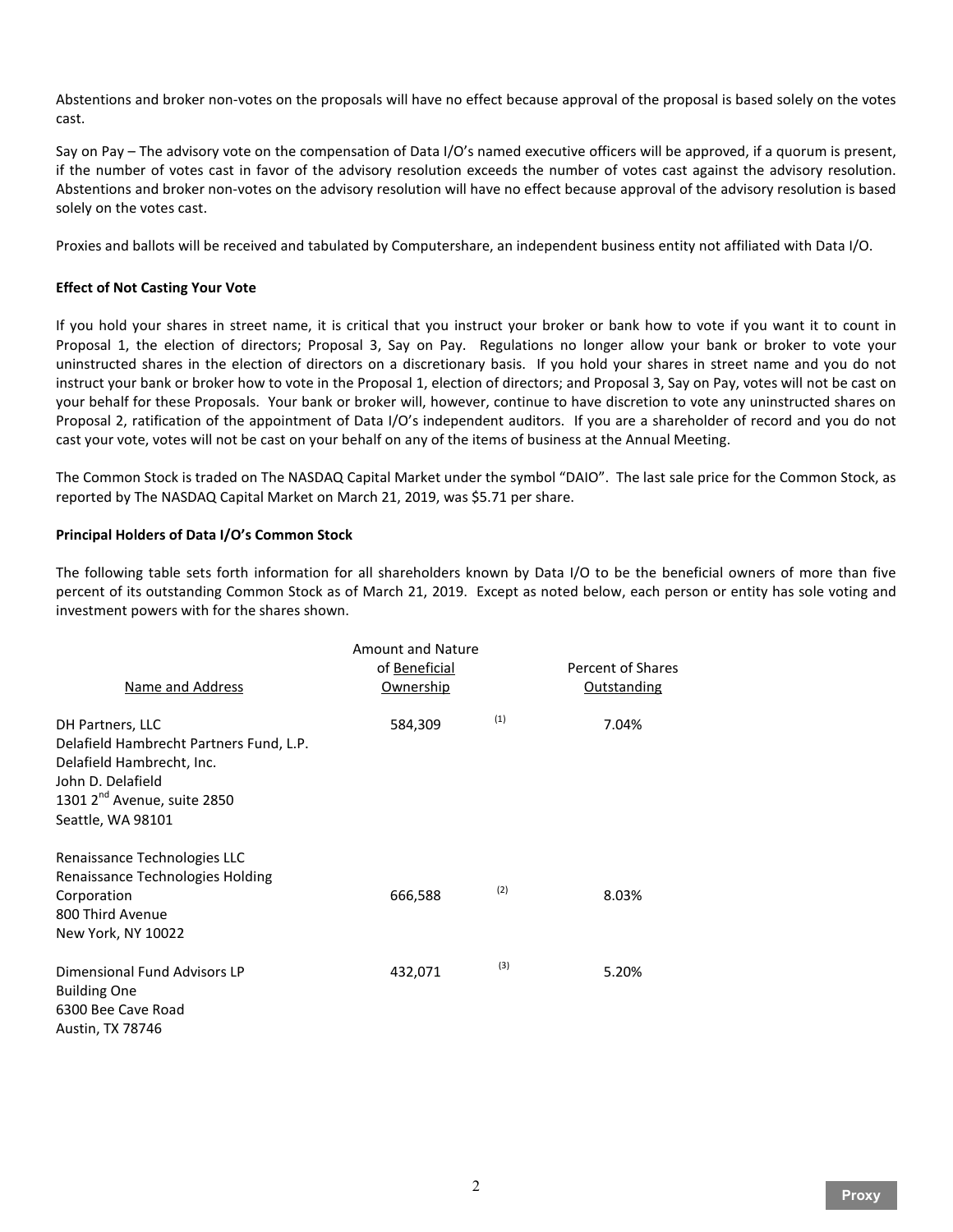- (1) The holding shown is as of December 31, 2018, as jointly reported by DH Partners, LLC ("DHP"); Delafield Hambrecht Partners Fund, L.P. ("DHPF"); Delafield Hambrecht, Inc. ("DHI"); and; John D. Delafield, on the most recent (filed February 14, 2019) Schedule 13G/A filed pursuant to Rule 13d-1 under the Securities Exchange Act of 1934. The Schedule 13G indicates that DHPF has shared voting power and dispositive power of 584,309 shares. DHP (General Partner of DHPF), DHI (Manager of DHP) and John D. Delafield (President of DHI) each have shared voting power and dispositive power as beneficial owner for 584,309 shares.
- (2) The holding reported as of December 31, 2018, as jointly reported by Renaissance Technologies LLC ("RTC") and Renaissance Technologies Holding Corporation ("RTHC") on the most recent (filed February 13, 2019) Schedule 13G/A filed under the Securities Exchange Act of 1934. The Schedule 13G indicates that RTC has sole voting power and dispositive power for 666,588 shares and RTHC has sole voting power and dispositive power for 666,588 shares comprising the shares beneficially owned by RTHC, because of RTHC's majority ownership of RTC.
- (3) The holding reported as of December 31, 2018, as reported by Dimensional Fund Advisors LP ("DFA") together with its subsidiaries on the most recent (filed February 8, 2019) Schedule 13G filed under the Securities Exchange Act of 1934. The Schedule 13G indicates that DFA has sole voting power for 408,366 and sole dispositive power for 432,071 shares and disclaims beneficial ownership of such securities.

# **Directors' and Officers' Share Ownership**

The following table indicates ownership of Data I/O's Common Stock by each director of Data I/O, each executive officer named in the compensation tables appearing later in this Proxy Statement, and by all directors and executive officers as a group, all as of March 21, 2019. Data I/O is not aware of any family relationships between any director, director nominee or executive officer of Data I/O.

| <b>Name</b>                                                            | Amount and Nature of<br><b>Beneficial Ownership</b> | Percent of Shares<br>Outstanding |
|------------------------------------------------------------------------|-----------------------------------------------------|----------------------------------|
| Anthony Ambrose                                                        | 206,194                                             | 2.5%                             |
| Joel S. Hatlen                                                         | 116,007                                             | 1.4%                             |
| Rajeev Gulati                                                          | 45,942                                              | (1)                              |
| Douglas W. Brown                                                       | 37,774                                              | (1)                              |
| Brian T. Crowley <sup>(2)</sup>                                        | 50,556                                              | (1)                              |
| Alan B. Howe                                                           | 32,900                                              | (1)                              |
| Mark J. Gallenberger                                                   | 27,900                                              | (1)                              |
| All current directors and executive officers<br>as a group (7 persons) | 517,255                                             | 6.2%                             |

 $<sup>(1)</sup>$  Less than 1 percent each.</sup>

 $(2)$  Mr. Crowley will not be standing for election at the 2019 Annual Meeting of Shareholders.

Data I/O is not aware of any arrangement the operation of which may at a subsequent date result in a change of control of Data I/O.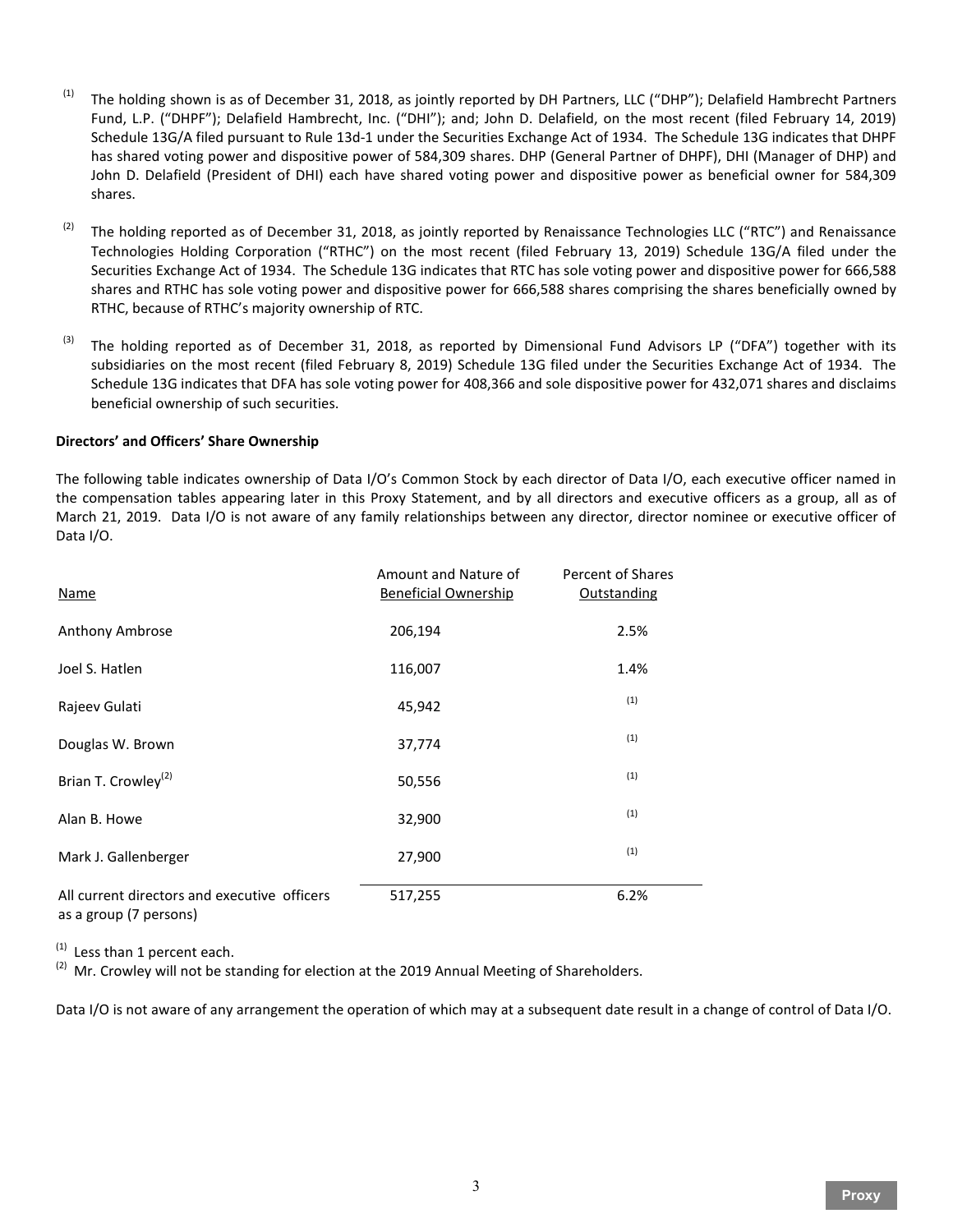#### **CORPORATE GOVERNANCE**

# **Board Charters**

The Board of Directors has adopted Corporate Governance and Nominating Committee, Audit Committee and Compensation Committee Charters. All our Charters are reviewed and updated periodically by our Board of Directors. All of our Charters were reviewed during 2018 and again in early 2019 and no changes were made. The current versions of our Charters are posted on the corporate governance page of our website at www.dataio.com/company/investorrelations/corporategovernance.aspx. All of these Charters are consistent with the applicable requirements of United States security laws and our NASDAQ listing standards.

#### **Code of Ethics**

Our Code of Ethics was reviewed by our Board of Directors during 2018 and again in early 2019 and no changes were made. The current version of our Code of Ethics is posted on the corporate governance page of our website at www.dataio.com/company/corporategovernance.axp. Data I/O's Code of Ethics apply to all directors, officers and employees of Data I/O, including the named executive officers. The key principles of the Code are to act legally, and with integrity in all work for Data I/O. We will post any amendments to our Code of Ethics on the corporate governance page of our website at www.dataio.com/company/investorrelations/corporategovernance.aspx. In the unlikely event that the Board of Directors approves any waiver to the Code of Ethics for our executive officers or directors, information concerning such waiver will also be posted on our website. In addition to posting information regarding amendments and waivers on our website, the same information will be included in a Current Report on Form 8-K within four business days following the date of the amendment or waiver, unless website posting of such amendments or waivers is permitted by the rules of The NASDAQ Stock Market LLC.

# **Risk Oversight**

Our Board of Directors consists of four independent directors, and one non-independent director, our Chief Executive Officer. Risk oversight is generally handled by our entire Board of Directors, although certain risk oversight areas such as internal control and cyber risk are handled by our Audit Committee, and compensation is handled by our Compensation Committee, respectively.

#### **Director Independence**

Messrs. Crowley, Gallenberger, Howe, and Brown are independent directors, and Mr. Delafield, a director nominee, is also independent, as defined by applicable NASDAQ listing standards. Mr. Ambrose, our Chief Executive Officer, is not an independent director.

#### **Leadership Structure**

Our Chairman, Mr. Howe, is an independent director and Mr. Ambrose is our Chief Executive Officer, President, and Director.

# **PROPOSAL 1: ELECTION OF DIRECTORS**

At the 2018 Annual Meeting, the shareholders elected five directors to serve until the next Annual Meeting or until such director's successor has been qualified and elected or such director's earlier death, resignation or removal. For the 2019 Annual Meeting, the Board of Directors has approved the five nominees named below. Four nominees are currently members of the Board of Directors and one is a new nominee. Each of the nominees has indicated that they are willing and able to serve as directors. However, should one or more of the nominees not accept the nomination, or otherwise be unwilling or unable to serve, it is intended that the proxies will be voted for the election of a substitute nominee or nominees designated by the Board of Directors.

#### **RECOMMENDATION: The Board of Directors recommends a vote FOR each of the director nominees.**

**Anthony Ambrose**, age 57, was appointed a director of Data I/O effective October 25, 2012. He joined Data I/O October 25, 2012, and has served as President and Chief Executive Officer ("CEO"). Prior to Data I/O, Mr. Ambrose was Owner and Principal of Cedar Mill Partners, LLC, a strategy consulting firm since 2011. From 2007 to 2011, he was Vice President and General Manager at RadiSys Corporation, a leading provider of embedded wireless infrastructure solutions, where he led three product divisions and worldwide engineering. At RadiSys, he established the telecom platform business and grew it to over \$125M in annual revenues. Until 2007, he was general manager and held several other progressively responsible positions at Intel Corporation, where he led development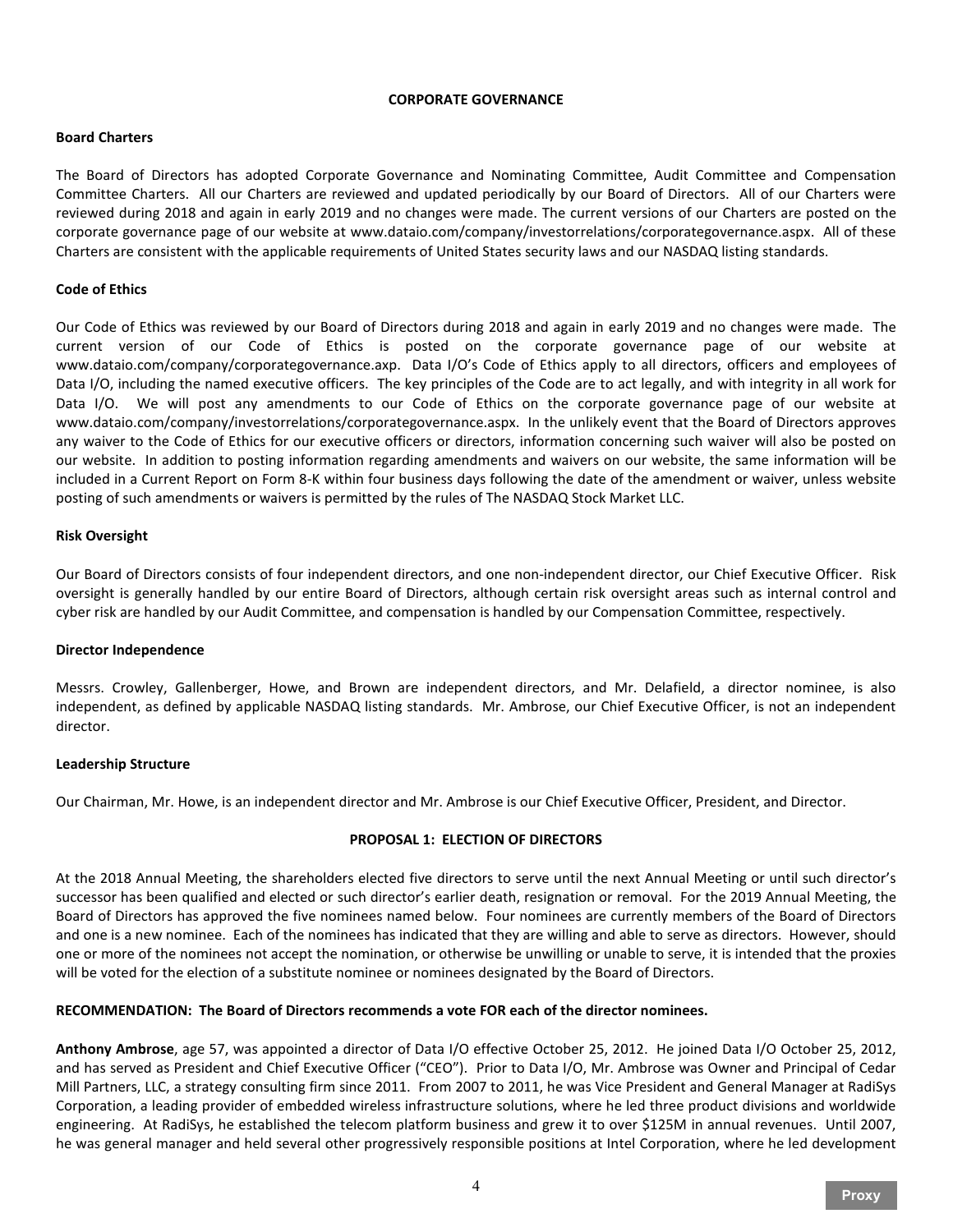and marketing of standards based telecommunications platforms, and grew the industry standard server business to over \$1B in revenues. He is a member of the Evergreen Health Foundation Board of Trustees. Mr. Ambrose has a Bachelor's of Science in Engineering from Princeton University.

Mr. Ambrose has extensive semiconductor and mobile broadband networks industry operating experience. He has significant executive experience in strategy development, business management, marketing, engineering, and new product development. His role as our President and CEO gives him knowledge as well as unique insight into our challenges, opportunities and operations that the Board of Directors believes qualifies him to serve as a director of Data I/O.

**Douglas W. Brown**, age 63, was appointed a director of Data I/O effective April 1, 2011. Mr. Brown retired in 2019 from Executive Chairman of All Star Directories, Inc., Seattle, Washington, a Web-based publisher of post-secondary online and career school directories which he joined as President in 2005 and served in that capacity until 2016. From 2003 to 2005, he provided governance and interim executive services, with engagements including Interim President and Board member, to venture-backed clients. From 1998 to 2003, he was a Board member of GoAhead Software and was appointed its President in 2001. From 1993 to 1999, he was a President of a Seattle-area manufacturing company which became a Division of Leggett & Platt in 1996. Prior to that time, he was the Chief Financial Officer ("CFO") of Seattle Silicon, and Executive Vice President, Finance and Operations at Phamis. He started his career as a Certified Public Accountant at Arthur Young & Co, now Ernst & Young, in Seattle. Mr. Brown has a Bachelor's degree in Business from University of Idaho.

Mr. Brown has extensive software, financial, CEO, CFO, and board level experience that the Board of Directors believes qualifies him to serve as a director of Data I/O.

**Mark J. Gallenberger**, age 55, was appointed a director of Data I/O effective January 31, 2013. He served, until it's acquisition in October 2018, as Senior Vice President, Chief Financial Officer, Chief Operating Officer and Treasurer of Xcerra Corporation (formerly called LTX-Credence Corporation) (NASDAQ:XCRA), a global provider of test and handling capital equipment, interface products, test fixtures, and services to the semiconductor, industrial, and electronics manufacturing industries, which he joined in 2000. For the six years prior, he was Vice President/Senior Manager with Ernst &Young (Cap Gemini) in their consulting practice, establishing the Deals & Acquisitions Group. Previously, he held management and technical positions with Digital Equipment Corporation. He has a Master's of Business Administration from Northwestern University and a Bachelor's of Science – Electrical Engineering from Rochester Institute of Technology.

Mr. Gallenberger has extensive semiconductor equipment industry, mergers & acquisition, capital markets, engineering technical, operations, financial, and CFO experience that the Board of Directors believes qualifies him to serve as a director of Data I/O.

**Alan B. Howe**, age 57, was appointed a director of Data I/O effective January 31, 2013. He has served as the Co-founder and Managing Partner of Broadband Initiatives LLC, a boutique corporate advisory and consulting firm, since 2001. He served as Vice President of Strategic and Wireless Business Development for Covad Communications, Inc., a national broadband telecommunications company from May 2005 to October 2008. He served as CFO and Vice President of Corporate Development for Teletrac, Inc. from April 1995 to April 2001. Previously, he held various executive management positions for Sprint PCS, and Manufacturers Hanover Trust Company. He is currently a board member since 2009 and Vice Chairman of Determine, Inc. (NASDAQ: DTRM); a board member since July 2017 of Widepoint (NYSE AMERICAN: WYY); a board member since June 2018 of Resonant (NASDAQ: RESN); and has served on a number of private and public boards including in the past five years MagicJack Vocaltec, Cafepress, Proxim Wireless, Urban Communications, and Qualstar. He has a Master's of Business Administration in Finance from Indiana University and a Bachelor's of Science – Business Administration and Marketing from University of Illinois.

Mr. Howe has extensive wireless, business development, financial, CEO, CFO, board level, and Chairman experience that the Board of Directors believes qualifies him to serve as a director of Data I/O.

**John D. Delafield**, age 53, was nominated to be elected as a director effective with the 2019 annual meeting on May 20, 2019. He has served as the President of Delafield Hambrecht, Inc., an investment firm based in Seattle, since 2001. Previously, he co-founded WR Hambrecht + Co. and held a number of positions including Chief Operating Officer. Prior to WR Hambrecht + Co., he worked at Morgan Stanley in investment banking in New York and Singapore and at The Coca-Cola Company in Beijing. He is on the board of directors of Seattle Bank, a private boutique bank in Seattle, Washington. He has served on a number of private and public boards, including in the past five years Cascade Microtech, Inc. (NASDAQ: CSCD). He has a Master's of Business Administration from Harvard Business School and a Bachelor of Arts from Princeton University.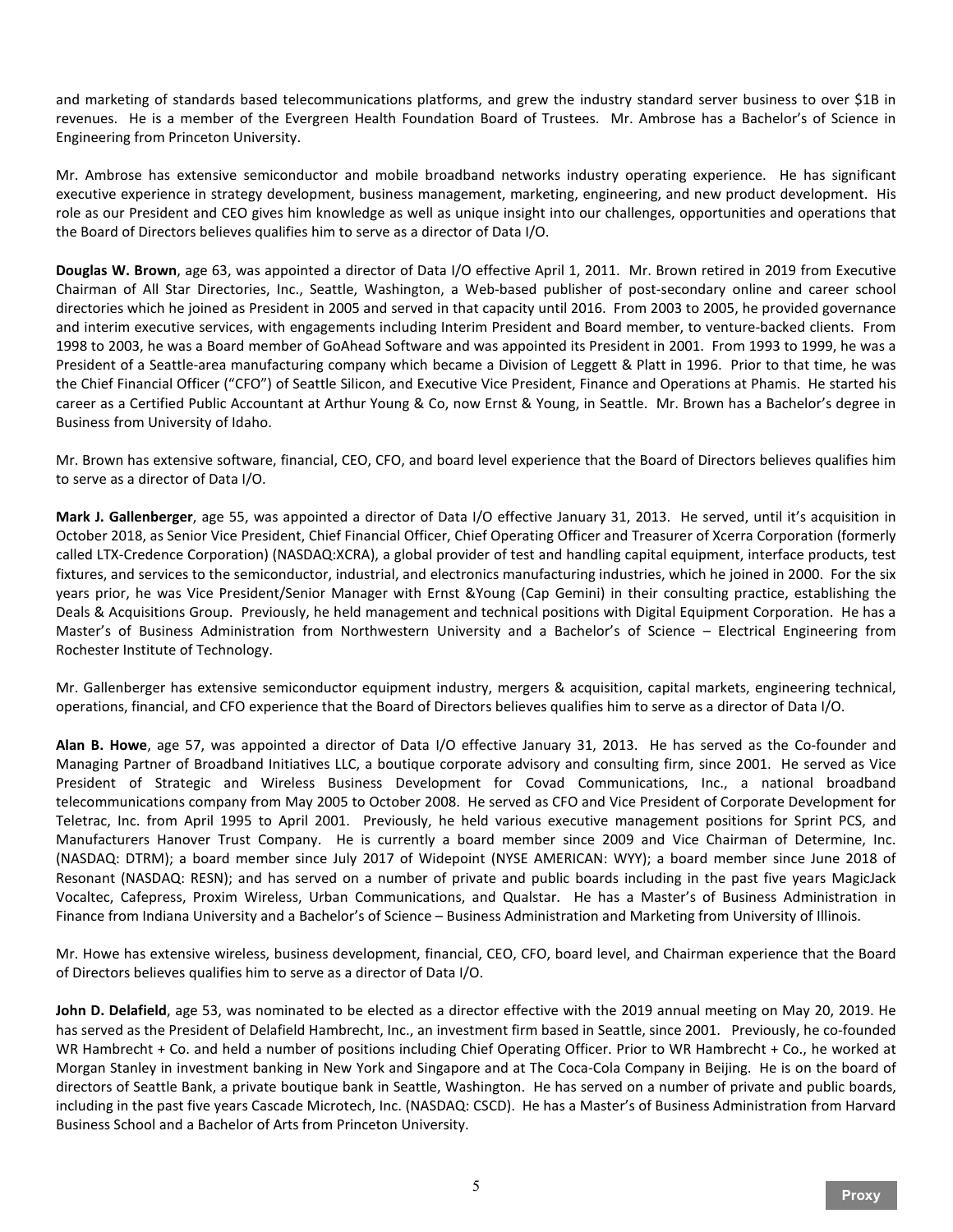Mr. Delafield is President of a significant shareholder, has experience as a CEO and public company director, prior director experience in industries related to ours, and financial management experience, as well as experience in mergers and acquisitions, that the Board of Directors believes qualifies him to serve as a director of Data I/O.

# **THE BOARD OF DIRECTORS**

# **Communications with the Board of Directors**

Shareholders may communicate with the Board of Directors by sending an email or by sending a letter to Data I/O Corporation Board of Directors, c/o the Secretary, 6645 185<sup>th</sup> Ave NE, Suite 100, Redmond, WA 98052. The Secretary will receive the correspondence and forward it to the Chairman of the applicable Board of Directors Committee or to any individual director or directors to whom the communication is directed.

# **BOARD COMMITTEES**

During the year ended December 31, 2018, there were seven meetings of the Board of Directors. Each of the incumbent directors who was on the Board of Directors during 2018 attended 100% of the aggregate of the total number of meetings of the Board of Directors and the total number of meetings held by all committees of the Board of Directors on which he served during his term of service on the Board of Directors. Data I/O does not have a policy requiring members of the Board of Directors to attend the Annual Meeting, although we typically encourage our Board of Directors to attend. Mr. Brown, Mr. Crowley, and Mr. Ambrose attended our 2018 Annual Meeting in person and Mr. Gallenberger and Mr. Howe attended via telephone.

The Board of Directors had three standing Committees during 2018: the Corporate Governance and Nominating Committee, the Audit Committee, and the Compensation Committee. Each committee was comprised solely of independent directors during 2018, as defined by applicable NASDAQ listing standards including director independence generally as well as additional independence requirements for audit and compensation committees, and the Sarbanes-Oxley Act of 2002. The following table shows the composition of the Board Committees and Board Leadership structure during 2018 and through the date of this Proxy Statement.

|                      |                        |              | Corporate Governance |                              |
|----------------------|------------------------|--------------|----------------------|------------------------------|
| Director             |                        | Compensation | and                  |                              |
| M=member             | <b>Audit Committee</b> | Committee    | Nominating Committee | Comments                     |
| Doug Brown           | Chair                  | M            | M                    |                              |
| <b>Brian Crowley</b> |                        |              | Chair                | Not standing for re-election |
| Alan Howe            | M                      | M            | м                    | Chairman of the Board        |
| Mark Gallenberger    | M                      | Chair        | м                    |                              |
| Anthony Ambrose      |                        |              |                      | President & CEO              |
| JD Delafield         |                        |              |                      | Director Nominee, not yet    |
|                      |                        |              |                      | assigned to committees       |

#### **Corporate Governance and Nominating Committee**

The Corporate Governance and Nominating Committee, or "CGNC", develops, recommends to the Board of Directors, and monitors a set of corporate governance principles applicable to Data I/O. The CGNC seeks qualified candidates to serve on the Board of Directors, recommends them for the Board of Directors' consideration for election as directors at the Annual Meeting of Shareholders and proposes candidates to fill vacancies on the Board of Directors. The CGNC met two times in 2018. The CGNC continues to seek qualified candidates and recommends the director nominees to the Board of Directors. The CGNC identifies, evaluates, and recommends director nominees and Committee assignments which are described in greater detail below.

#### **Audit Committee**

The Audit Committee appoints, oversees, evaluates, and engages independent certified public accountants for the ensuing year and approves the compensation and other terms of such engagement; reviews the scope of the audit; periodically reviews Data I/O's program of internal control and audit functions; receives and reviews the reports of the independent accountants; and reviews the annual financial report to the directors and shareholders of Data I/O. Each member of the Audit Committee is an independent director, as defined by applicable NASDAQ listing standards and the Sarbanes-Oxley Act of 2002. During 2018 and through the date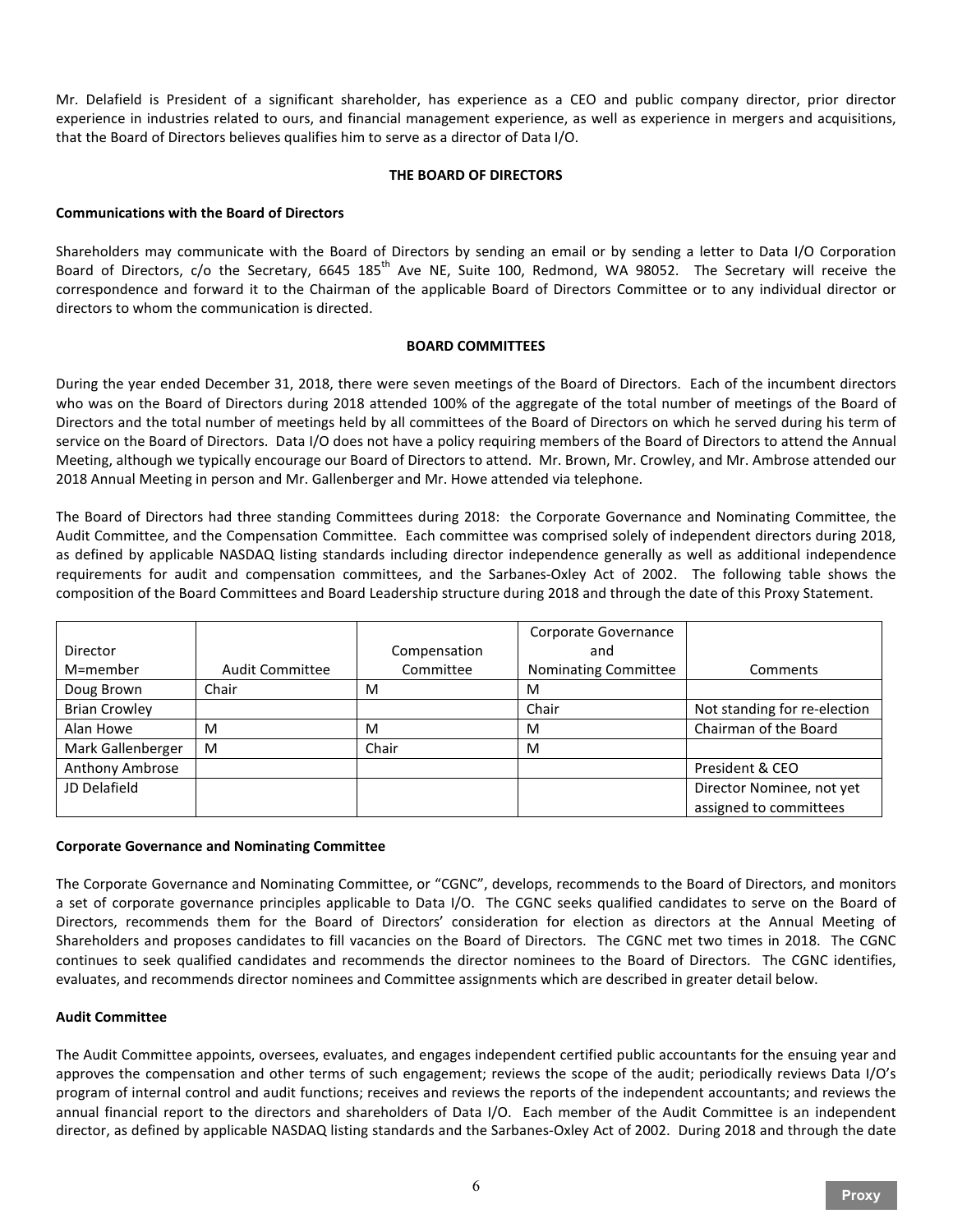of this Proxy statement, all Audit Committee members are "audit committee financial experts" as defined by the applicable Securities and Exchange ("SEC") rules adopted pursuant to the Sarbanes-Oxley Act of 2002. The Audit Committee met five times during 2018. See the "Report of the Audit Committee" for additional information.

# **Compensation Committee**

The Compensation Committee is composed entirely of independent directors, as defined by applicable NASDAQ listing standards for compensation committees. The Compensation Committee is responsible for setting and administering the policies which govern all of the compensation programs of Data I/O.

The Compensation Committee makes recommendations to the Board of Directors concerning the compensation of Data I/O's executive officers. The Compensation Committee administers Data I/O's long-term equity incentive plans. The Compensation Committee reviews all employee benefit programs and approves significant changes in major programs and all new programs. The Compensation Committee met three times during 2018.

As authorized by the Compensation Committee charter, the Compensation Committee may retain consultants or other advisors to assist in carrying out its responsibilities. An independent compensation consultant, Radford a part of AON, was engaged by the Compensation Committee for \$4,200 in 2017 for consulting on 2018 Board of Director compensation. Additionally, general compensation surveys were purchased during the year.

# **Consideration of Director Nominees**

The Corporate Governance and Nominating Committee has developed, and the Board has approved, Board Responsibilities and Director Recruitment Objectives, which further outline our directors roles and responsibilities and desired traits, diversity, characteristics, experience and criteria for selection. The Corporate Governance and Nominating Committee, or the independent members of the Board of Directors, as applicable, in evaluating and determining whether to recommend a person as a candidate for election as a director consider, in light of the Board Responsibilities and Director Recruitment Objectives, the relevant management and/or technology industry experience of potential director candidates (such as experience as chief executive, operations or financial officer, or similar positions); business development, mergers and acquisitions experience, public/corporate board experience, diversity, knowledge of Data I/O; educational experience; commitment to maximizing shareholder value; certain values such as integrity, accountability, judgment and adherence to high performance standards; independence pursuant to applicable guidelines; ability and willingness to undertake the required time commitment to Board functions; shareholder input; and an absence of conflicts of interest with Data I/O.

#### **Director Diversity**

The Corporate Governance and Nominating Committee also considers issues of diversity, such as diversity of gender, race and national origin, education, professional experience and differences in viewpoints and skills. The CGNC does not have a formal policy on Board diversity; however, the CGNC believes that it is important for Board members to represent diverse viewpoints. In considering candidates for the Board, the CGNC considers the entirety of each candidate's credentials in the context of these standards. With respect to evaluating the nomination of continuing directors for re-election, the CGNC considered each director's contributions to the company as well as the results of the Board of Directors self-evaluations process.

# **Identifying Director Nominees; Consideration of Nominees of the Shareholders**

The Corporate Governance and Nominating Committee may employ a variety of methods for identifying and evaluating nominees for director. The CGNC regularly assesses the size of the Board, the need for particular expertise on the Board, and whether any vacancies on the Board are expected due to retirement or otherwise. In the event that vacancies are anticipated, or otherwise arise, the CGNC considers various potential candidates for director which may come to the CGNC's attention through current Board members, professional search firms, shareholders, or other persons and evaluates these candidates in light of the Board Responsibilities and Director Recruitment Objectives. These candidates are evaluated at regular or special meetings of the CGNC, and may be considered at any point during the year.

The Corporate Governance and Nominating Committee will consider candidates recommended by shareholders, when the nominations are properly submitted, under the criteria summarized above in "Consideration of Director Nominees" and in accordance with the procedures described below in "Shareholder Nominations and Proposals for the 2019 Annual Meeting of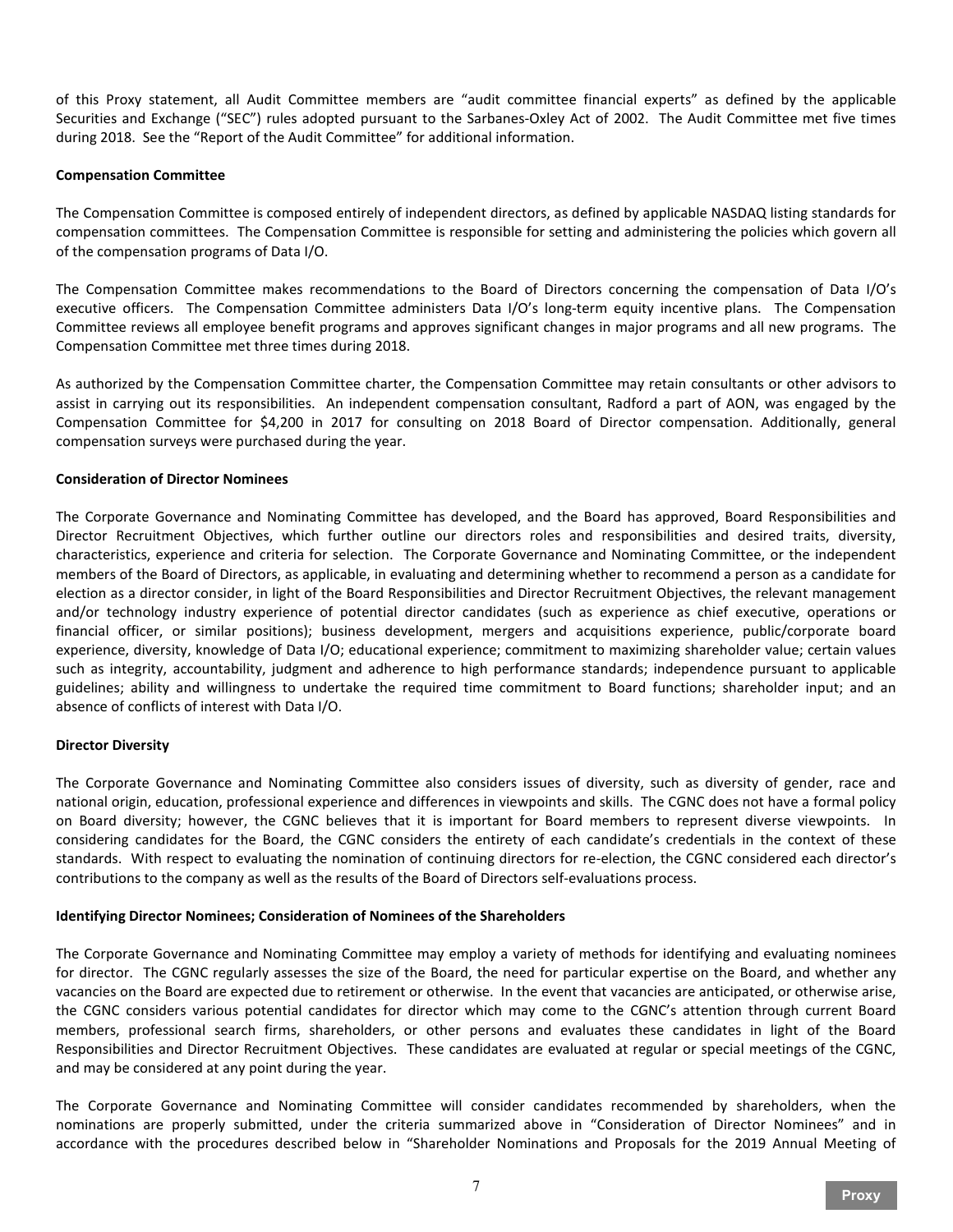Shareholders." Following verification of the shareholder status of persons proposing candidates, the CGNC makes an initial analysis of the qualifications of any candidate recommended by shareholders or others pursuant to the criteria summarized above to determine if the candidate is qualified for service on the Data I/O Board of Directors before deciding to undertake a complete evaluation of the candidate. If any materials are provided by a shareholder or professional search firm in connection with the nomination of a director candidate, such materials are forwarded to the CGNC as part of its review. Other than the verification of compliance with procedures and shareholder status, and the initial analysis performed by the CGNC, a potential candidate nominated by a shareholder is treated like any other potential candidate during the review process by the CGNC. For eligible shareholder nominees to be placed on the ballot for the 2019 Annual Meeting of Shareholders, shareholders were required to deliver nominations for proposed director nominees to Data I/O by February 17, 2019. While no formal candidate nominations were made by shareholders for election at the 2019 Annual Meeting, Mr. Delafield is President of a significant shareholder and Mr. Howe and Mr. Gallenberger were initially identified by discussions with significant shareholders and the Board.

#### **Certain Relationships and Related Transactions**

Our Audit Committee is charged with monitoring and reviewing issues involving potential conflicts of interest, and reviewing and approving related party transactions as set forth in the Code of Ethics, which is posted on the corporate governance page of our website at www.dataio.com/company/investorrelations/corporategovernance.aspx. Under our Code of Ethics, our directors, officers and employees are expected to avoid conflicts of interest with Data I/O and are required to report any such conflicts of interest to our Chief Executive Officer or Chief Financial Officer, or to the Chair of our Audit Committee. Our Audit Committee reviews all such transactions and relationships by our directors and executive officers that come to its attention either through the director and officer questionnaires or otherwise, and considers whether to approve or take other appropriate action with respect to such transactions or relationships. During 2017 and 2018, no related party transactions that were significant or material occurred.

#### **BOARD COMPENSATION**

Employee directors (Anthony Ambrose) do not receive additional compensation for serving on the Board of Directors. During 2018, non-employee directors received a cash retainer of \$7,750 for each quarter of service. Data I/O paid additional quarterly compensation to the non-employee directors who served as Chairman of the Board of Directors or as a Committee chair: \$3,750 for Chairman of the Board of Directors; \$2,500 for Chairman of the Audit Committee; \$2,000 for Chairman of the Compensation Committee; and \$2,000 for Chairman of the Corporate Governance and Nominating Committee. Fees are prorated based on time served for changes in directors and assignments.

In addition, each non-employee Board of Directors member as of May 21, 2018, was granted a restricted stock award for 6,000 shares of Data I/O stock. New non-employee members who join the Board of Directors are granted 15,000 nonqualified stock options as an initial grant. The stock options and restricted stock awards were granted under the provisions and terms of the Amended and Restated 2000 Stock Compensation Incentive Plan ("2000 Plan"). Data I/O also reimburses non-employee directors for actual travel and out-of-pocket expenses incurred in connection with service to Data I/O.

Each Data I/O non-employee member of the Board of Directors is required to achieve ownership of Data I/O stock at least equal to three times the annual director cash retainer fee based on Data I/O's then current share price. Non-employee directors have five years from their initial election or appointment to meet the ownership target requirement. Amounts that count toward meeting the target requirement include: shares owned; shared ownership (shares owned or held in trust by immediate family); and the gain amount from in-the-money vested options. If the stock ownership target requirement has not been met by any non-employee director, until such time as such director reaches the target requirement, he or she will be required to retain any Data I/O shares issued by Data I/O to such director (other than those disposed of to pay for the exercise and associated taxes on those shares). As of the Record Date, all non-employee directors have met the stock ownership target requirement.

The Chief Executive Officer ("CEO") is required to achieve ownership of Data I/O stock of at least two times the base pay of the CEO based on Data I/O's then current share price. The CEO has five years from appointment to meet the ownership target requirement. Amounts that count toward meeting the target requirement are the same as for the Board of Directors. If the stock ownership target requirement has not been met by the CEO, until such time as the CEO reaches the requirement amount, he or she will be required to retain any Data I/O shares issued by Data I/O (other than those disposed of to pay for the exercise and associated taxes on those shares). As of the Record Date the CEO has met the stock ownership target requirement.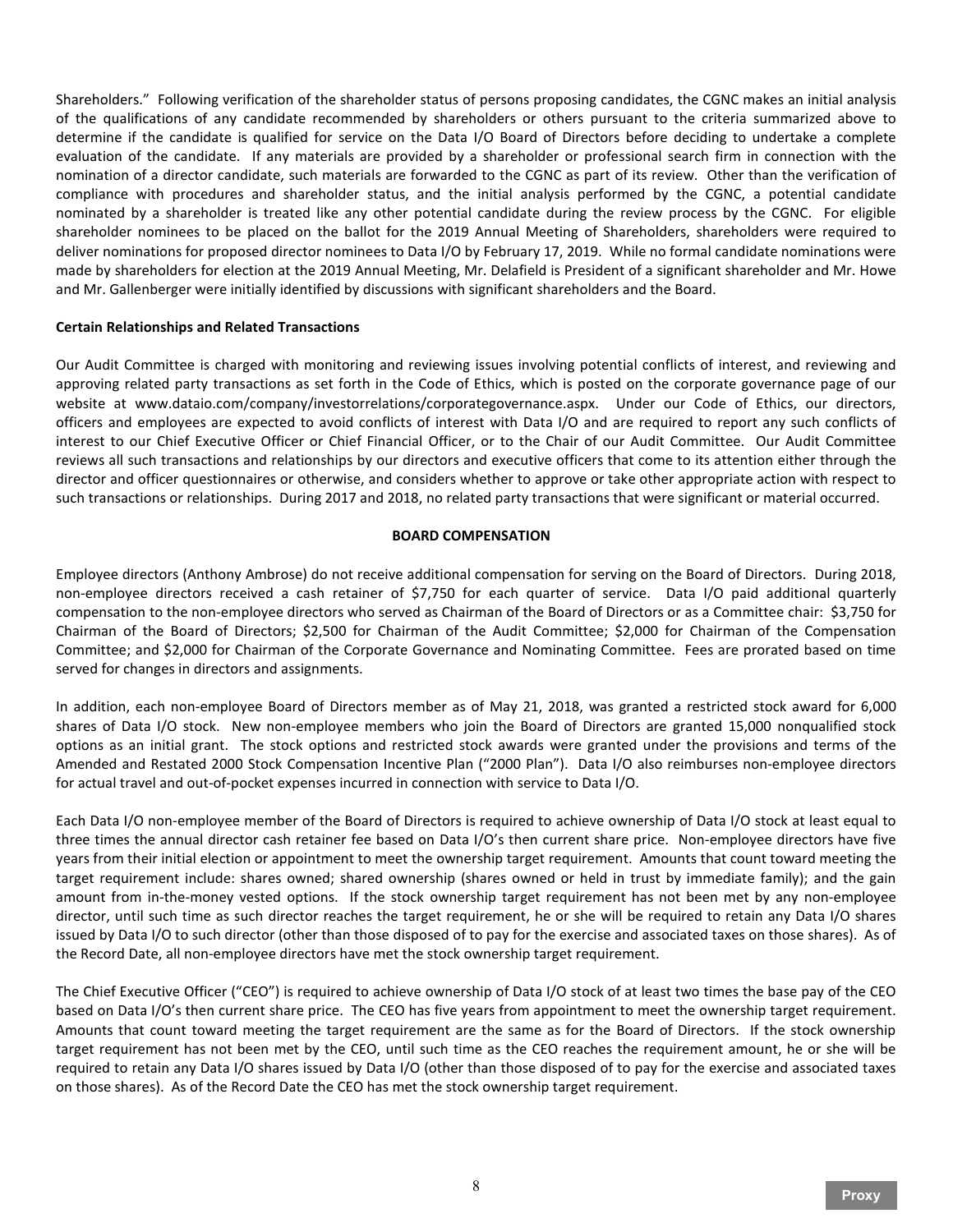#### **DIRECTOR COMPENSATION**

|                                        | <b>Fees Earned</b> |                 |                  | Non-Equity                     | Nonqualified<br>Deferred |                           |          |
|----------------------------------------|--------------------|-----------------|------------------|--------------------------------|--------------------------|---------------------------|----------|
|                                        | or Paid in<br>Cash | Stock<br>Awards | Option<br>Awards | Incentive Plan<br>Compensation | Compensation<br>Earnings | All Other<br>Compensation | Total    |
| Name                                   | (5)                | (\$)            | (5)              | (\$)                           | (\$)                     | (5)                       | (5)      |
| (a)                                    | (b)                | (c)             | (d)              | (e)                            | (f)                      | (g)                       | (h)      |
| Douglas W. Brown <sup>(1)(2)</sup>     | \$41,000           | \$42,570        | \$0              | \$0                            | \$0                      | \$0                       | \$83,570 |
| Brian T. Crowley <sup>(1)(2)</sup>     | \$39,000           | \$42,570        | \$0              | \$0                            | \$0                      | \$0                       | \$81,570 |
| Alan B. Howe (1)(2)                    | \$46,000           | \$42,570        | \$0              | \$0                            | \$0                      | \$0                       | \$88,570 |
| Mark J. Gallenberger <sup>(1)(2)</sup> | \$39,000           | \$42,570        | \$0              | \$0                            | \$0                      | \$0                       | \$81,570 |

The following table shows compensation paid by Data I/O to non-employee directors during 2018.

Each outside director elected at the annual meeting in 2018 was awarded 6,000 shares of restricted stock with a fair value of \$42,570 on May 21, 2018, vesting in one year or the next annual meeting, if earlier.

 $(2)$  No outside director had option awards outstanding at December 31, 2018.

# **SECTION 16(A) BENEFICIAL OWNERSHIP REPORTING COMPLIANCE**

Section 16(a) of the Securities Exchange Act of 1934 requires Data I/O's directors, certain officers and persons who own more than ten percent (10%) of Data I/O's Common Stock ("Reporting Persons") to file with the SEC initial reports of ownership and reports of changes in ownership of Common Stock and other equity securities of Data I/O. Reporting Persons are required by SEC regulations to furnish Data I/O with copies of all Section 16(a) reports.

To Data I/O's knowledge, based solely on its review of copies of such reports furnished to Data I/O and representations that no other reports were required, all Section 16(a) filing requirements applicable to its Reporting Persons were complied with during 2018.

# **REPORT OF THE AUDIT COMMITTEE**

The Audit Committee oversees Data I/O's financial reporting process on behalf of the Board of Directors. Management has the primary responsibility for the consolidated financial statements and the reporting process, including the systems of internal controls. Audit Committee members are not professional accountants, or auditors and their functions are not intended to duplicate or to certify the activities of management or the independent auditors. In fulfilling its oversight responsibilities, the Committee reviewed the audited consolidated financial statements in the Annual Report (Form 10-K) with management, including a discussion of the quality, not just the acceptability, of the accounting principles, the reasonableness of significant judgments, and the clarity of disclosures in the financial statements.

The Committee reviewed with the independent auditors, who are responsible for expressing an opinion on the conformity of those audited consolidated financial statements with generally accepted accounting principles in the United States, their judgments as to the quality, not just the acceptability, of Data I/O's accounting principles and such other matters as are required to be discussed by Auditing Standards No. 61, as amended, with the Committee under generally accepted auditing standards. In addition, the Committee has discussed with the independent auditors the auditors' independence from management and Data I/O including the matters in the written disclosures and the letter provided by the independent auditors, as required by the applicable requirements of the Public Company Oversight Board for independent auditor communications with Audit Committees concerning independence, and considered the compatibility of non-audit services with the auditors' independence.

The Committee selects and engages Data I/O's independent auditors, is involved in selecting and approving the independent auditors' lead audit partner, and discusses the overall scope and plans for the audits. The Committee meets with the independent auditors, with and without management present, to discuss the results of their examinations, their evaluations of Data I/O's internal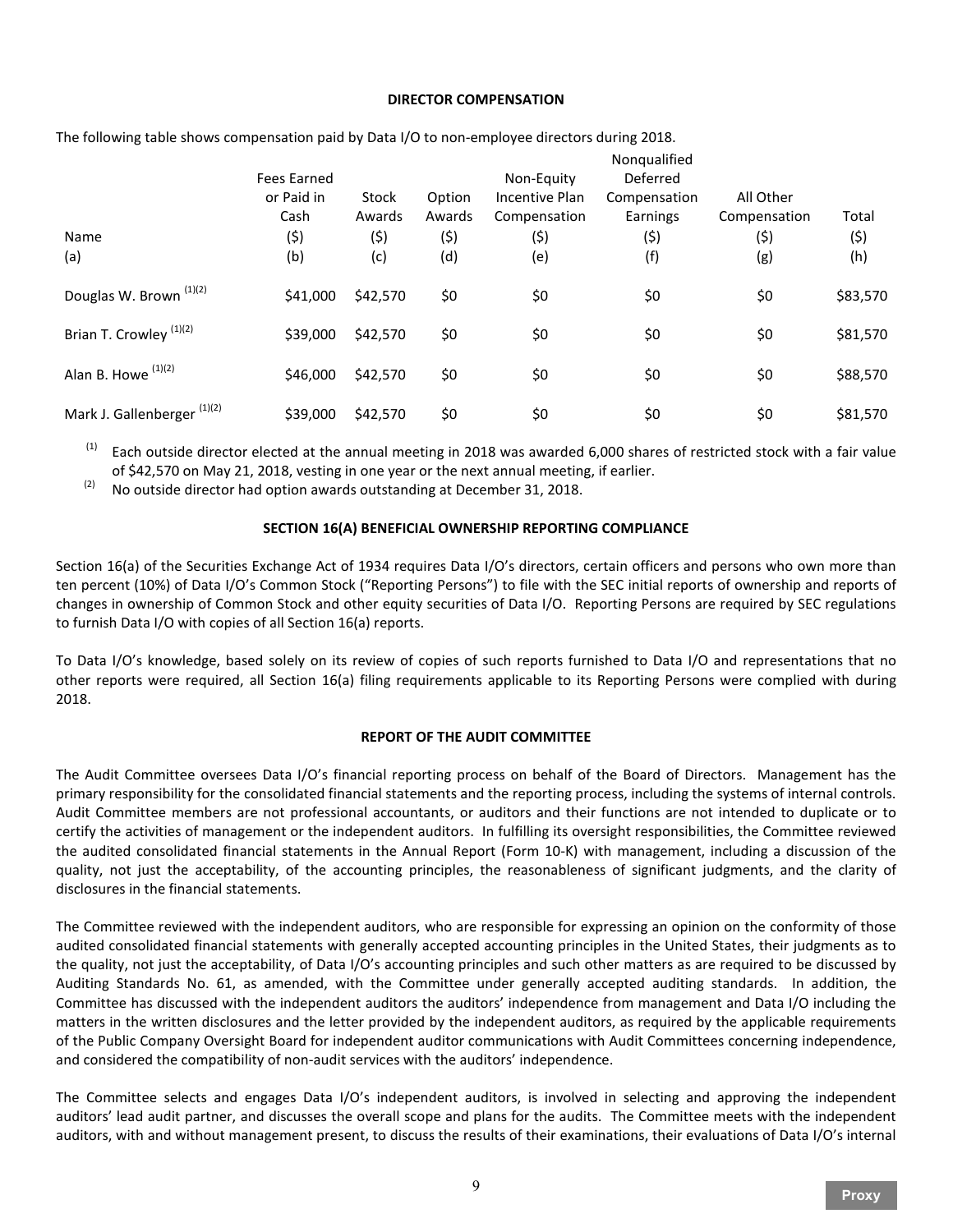controls, and the overall quality of Data I/O's financial reporting. The Committee held five meetings during 2018, of which five were attended by Data I/O's independent auditors.

In reliance on the reviews and discussions referred to above, the Committee recommended to the Board of Directors (and the Board has approved) that the audited consolidated financial statements be included in Data I/O's Annual Report (Form 10-K) for the year ended December 31, 2018, for filing with the Securities and Exchange Commission. The Committee has considered the Shareholder vote of approval of 98.34% in May 2018, as well as the impact of changing independent auditors and has selected Grant Thornton LLP as Data I/O's auditors for the current year.

Respectfully submitted,

AUDIT COMMITTEE

Douglas W. Brown (Chair) Mark Gallenberger Alan B. Howe

April 3, 2019

#### **PRINCIPAL ACCOUNTANT'S FEES AND SERVICES**

*Audit Fees:* Aggregate fees billed by Grant Thornton LLP for professional services rendered for the audit of Data I/O's financial statements for each of the years ended December 31, 2018, and 2017 and for review of the financial statements included in each of Data I/O's quarterly reports on Form 10-Q during each of the years ended December 31, 2018, and 2017, were approximately \$203,343 and \$197,610, respectively.

*Audit Related Fees:* No aggregate fees were billed for the years ended December 31, 2018, and 2017 for assurance and subsidiary related services by Grant Thornton LLP *that* are reasonably related to the performance of the audit or review of Data I/O's financial statements that are not reported under the caption "Audit Fees" above, including accounting treatment consultations.

*Tax Fees:* \$5,145 and \$0 aggregate fees were billed for the years ended December 31, 2018, and 2017, respectively, for professional services rendered by Grant Thornton LLP for tax advice and tax planning.

*All Other Fees*: No aggregate fees were billed for the years ended December 31, 2018, and 2017 for all other products and services provided by Grant Thornton LLP that are not otherwise disclosed above.

# **Policy on Pre-Approval by Audit Committee of Services Performed by Independent Auditors**

The Audit Committee's policy is to pre-approve all audit and permissible non-audit services provided by the independent auditors. These services may include audit services, non-audit services, tax services and other services. Pre-approval is detailed as to the particular service or category of service and is subject to a specific engagement authorization.

During the year, circumstances may arise when it may become necessary to engage the independent auditors for additional services not contemplated in the original pre-approval. In those circumstances, the Audit Committee has delegated pre-approval authority to the Chair of the Audit Committee for those instances when pre-approval is needed prior to a scheduled Audit Committee meeting. These additional approvals should be reported at the next scheduled Audit Committee meeting.

For 2018, all services provided by the independent auditors were pre-approved.

# *Shareholder Vote*

# **EXECUTIVE COMPENSATION**

At our 2018 Annual Meeting of Shareholders, our shareholders approved, in an advisory vote, the compensation of our Named Executive Officers, as disclosed in the Executive Compensation discussion and analysis, the compensation tables and the related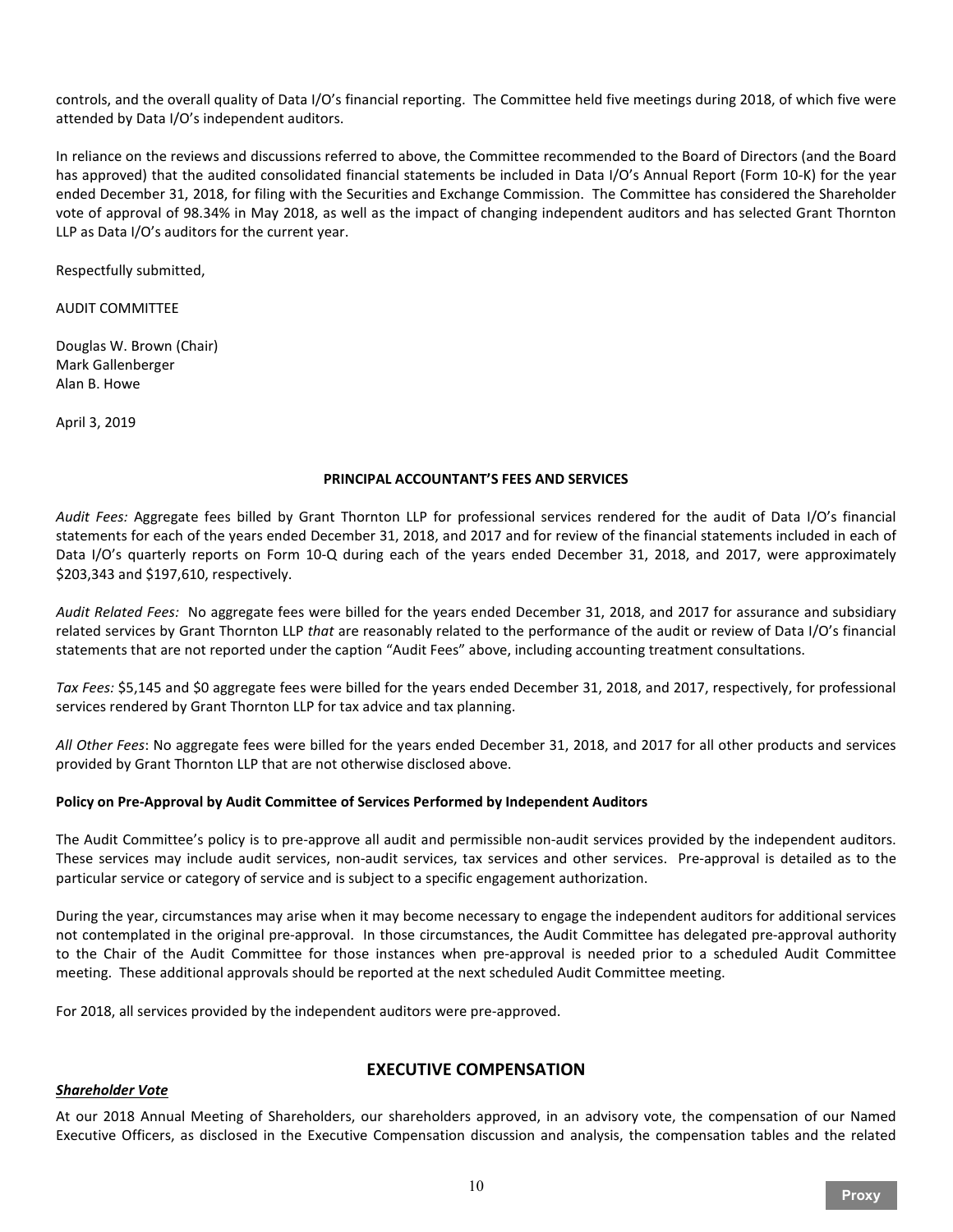disclosures in our Proxy Statement. The proposal was approved by our shareholders with 95.86 percent of the votes cast voting "for" approval and 4.14 percent voting "against" approval. In light of the level of approval by our stockholders, the Compensation Committee considered the result of the vote and did not make changes to our compensation policies or practices specifically in response to the stockholder vote.

# *Elements of Our Company's Compensation Plan*

Annual executive officer compensation consists of the following elements which are described in more detail below:

- Annual base salary;
- Management Incentive Compensation Plan or "MICP";
- Long-term equity incentives;
- Benefits; and
- Perquisites and other perceived benefits.

It is the Compensation Committee's policy to set total executive officer compensation at competitive levels based on compensation surveys with similar positions in similar sized company revenue ranges and at levels sufficient to attract and retain a strong, motivated leadership team. Our philosophy for compensation of executive officers is based on the following two principles:

- **i.** Executive base compensation levels should be established by comparison of job responsibility to similar positions in comparable companies and be adequate to retain highly-qualified personnel; and
- **ii.** Variable compensation should be a critical element of compensation and be set to be comparably competitive and to provide strong incentives to improve performance and shareholder value.
- **Annual Base Salary.** The Compensation Committee establishes a base salary structure for each executive officer position. This structure defines the salary levels and the relationship of base salary to total cash compensation. The Compensation Committee reviews the salary structure periodically.
- **MICP.** The MICP offers each executive officer a performance-based opportunity to earn the variable component of annual cash compensation in an amount tied to a percentage of the executive officer's base salary. The Compensation Committee's philosophy in setting executive MICP percentages and the formulas for MICP payout is to pay above average total compensation for better than average historical or expected financial performance and below average compensation for lower than or average historical or expected financial performance. The percentages of base salary targeted for MICP payout ("the MICP Target") for specific executive officers for a given year are generally the same as the previous year, but can be changed by the Compensation Committee on an annual basis. The MICP payout can range from 0% to 200% of each executive's MICP Target based upon the actual achieved MICP Measures for the period. The 2017 and 2018 MICP Target percentages for our executive officers were as follows:

|         |                      |             | Estimated |
|---------|----------------------|-------------|-----------|
|         |                      |             | Payout at |
|         | Executive's          | Executive's | Maximum   |
|         | <b>Prorated MICP</b> | <b>MICP</b> | Measure   |
|         | 2017 Target          | 2018 Target | for 2019  |
| Ambrose | 65.0%                | 70%         | 140%      |
| Gulati  | 47.5%                | 50%         | 100%      |
| Hatlen  | 47.5%                | 50%         | 100%      |

The Compensation Committee determined that for 2017 it was critical to emphasize growth, profitability and cash preservation, as well as completion of key development and operational projects and corporate cost and spending objectives to deliver future new revenue and profitability. Given Data I/O's growing profitability over the last several years as well as the increased level of operating expense, The Compensation Committee had determined for 2018 and again for 2019 that it will be critical to emphasize profitability. For 2017, the Compensation Committee established two measures; one for Financial Performance ("FP") is based on achievement of various levels of operating income as percentage of revenue. See below for the Financial Performance Matrix. The second measure for Product and Spending Performance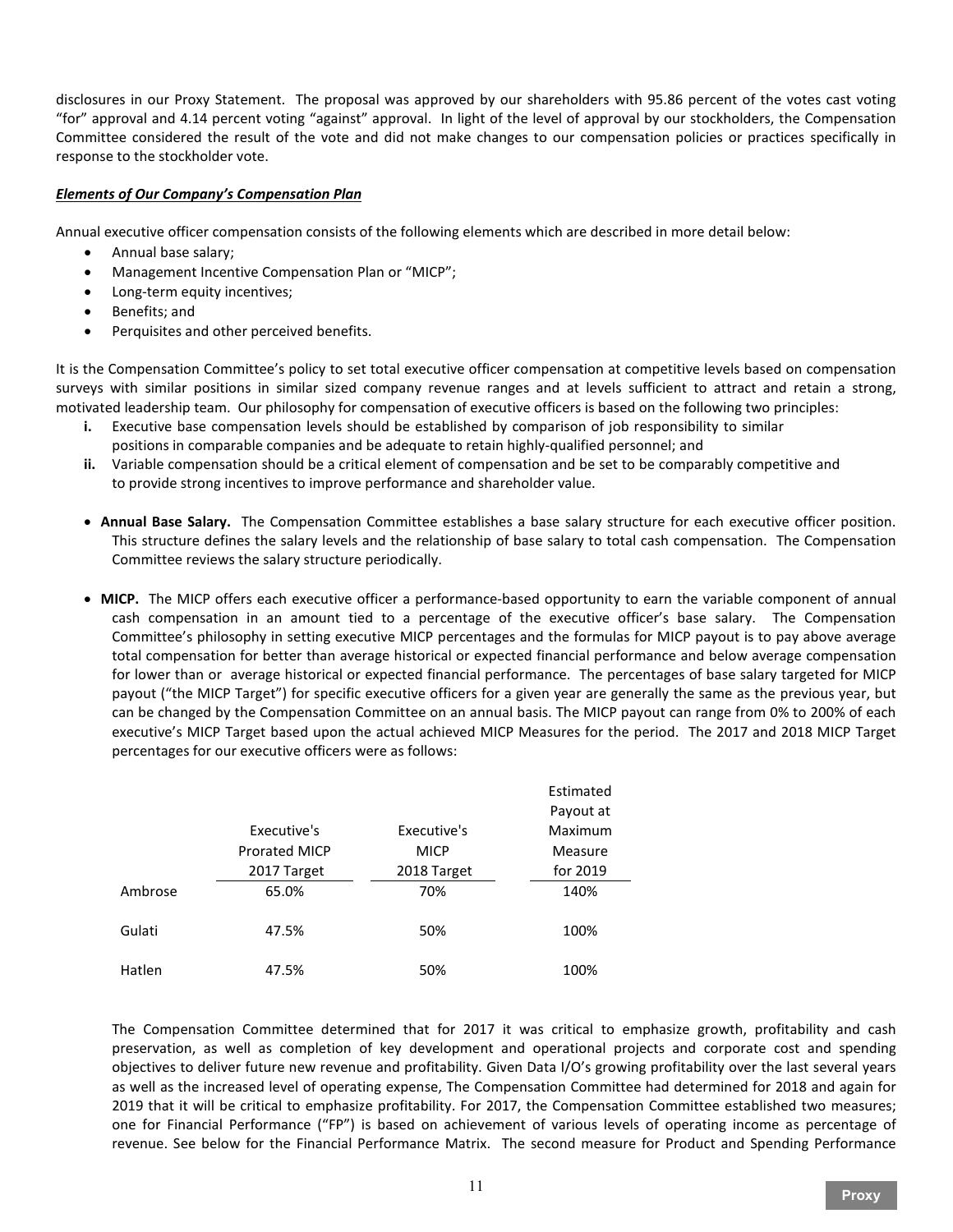("PSP") was based for 2017 on the completion of key development and operational projects including new product deliverables, spending and cost reductions, and new customer targets. The PSP was based upon an incentive compensation pool allocated among project development and operational goals typically related to delivery, cost, milestones, pilot customers, and releases, as well as spending goals related to certain product cost reduction targets and spending reduction targets. The achieved PSP result was prorated among participants based on their "at target" percentage incentive compensation. The PSP pool for 2017 was set, such that up to approximately 27% of target percentage incentive compensation could be achieved by this measure. For 2017, the payout was a combination of the two (FP & PSP) measures. For 2018 and 2019, the FP is based on achievement of various levels of operating income established for the year as a percentage of revenue, and no PSP measures are being utilized.

The Compensation Committee believes that for 2017, 2018 and 2019, the applicable measures of key results for Data I/O have affected or will affect near-term and long-term shareholder value. A greater or lesser percentage of MICP Target is to be paid based on Data I/O's actual achievement of these measures with the payout target typically based on company financial plans as the Board determines appropriate. For 2017 the MICP payout was approximately 192% of target with payout achieved under the combined FP and PSP measure. For 2018 the MICP earned under the FP measure was 99.1% was increased by the Board to a payout was 100% of target. The Compensation Committee retains discretion to adjust the calculation of the two measures for changes outside normal business operations such as acquisitions or asset sales.

# **Data I/O Corporation 2017 & 2018 MICP Variable Compensation Matrix Range of Payouts** (actual results interpolated)

The 2017 MICP Variable Compensation Matrix consists of two possible alternative measures. Project and Spending Performance (PSP) and Financial Performance (FP) with the payout based upon the combination of the two measures achieved. The 2018 MICP Variable Compensation Matrix consists solely of Financial Performance (FP).

Project and Spending Performance (PSP) For 2017, an incentive compensation pool set to allow achievement of up to approximately the first 27% of target payout with points allocated among project development goals related to delivery, cost, milestones, pilot or new customers, and releases, as well as spending goals related to certain product cost reduction targets and spending reduction targets.

| 2017 Financial Performance Matrix (FP) |        |             | Target |      |        |  |
|----------------------------------------|--------|-------------|--------|------|--------|--|
|                                        |        |             | Payout |      | Payout |  |
| Operating Profit as a % of Revenue     | 0.0%   | 2.5%        | 5.0%   | 8.5% | 12.0%  |  |
| FP matrix payout as a % of Target      | 0%     | 50%         | 100%   | 150% | 200%   |  |
| 2018 Financial Performance Matrix (FP) | Target | Target 200% |        |      |        |  |
|                                        |        |             | Payout |      | Payout |  |
| Operating Profit as a % of Revenue     | 0.0%   | 3.0%        | 6.0%   | 9.0% | 12.0%  |  |
| FP matrix payout as a % of Target      | 0%     | 50%         | 100%   | 150% | 200%   |  |

• **Long-Term Equity Incentives.** The Compensation Committee approves grants under the Data I/O Corporation 2000 Plan ("the 2000 Plan"). This is Data I/O's only long-term employee incentive plan. The primary purpose of the 2000 Plan is to make a significant element of executive pay a reward for taking actions which maximize shareholder value over time. Generally, new options or stock awards are granted under the 2000 Plan. New options or stock awards may also be granted to the Board of Directors under the 2000 Plan.

#### Award Criteria

The Compensation Committee grants options or restricted stock unit awards based primarily on its perception of the executive's ability to affect future shareholder value and secondarily on the competitive conditions in the market for highly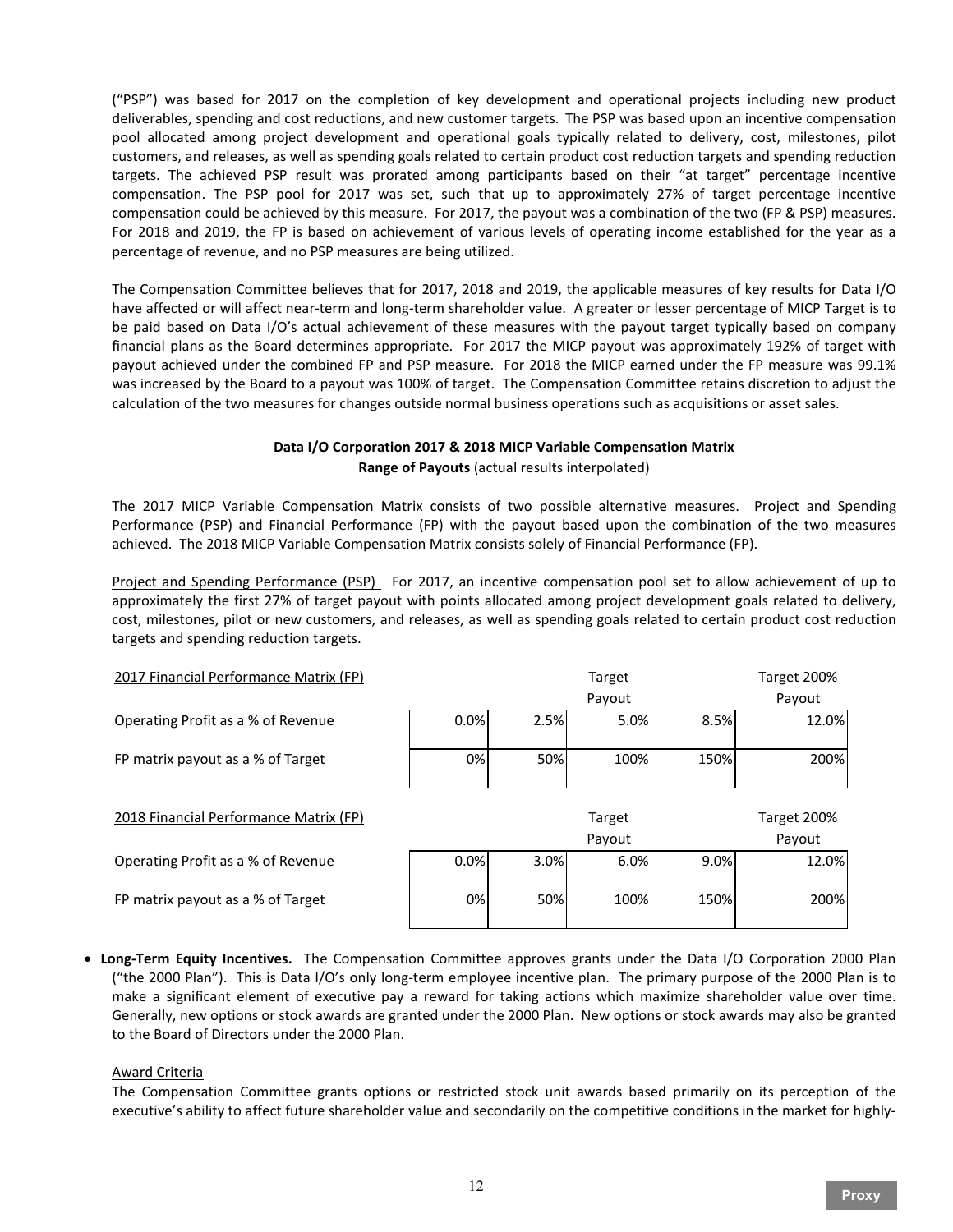qualified executives who typically command compensation packages which include a significant equity incentive. All restricted stock unit awards granted to our executive officers in 2017 and 2018 were based on these criteria.

#### Exercise Price

Historically, all options granted by Data I/O have been granted with an exercise price equal to the fair market value (an average of the day's high and low selling price) of Data I/O's Common Stock on the date of grant and, accordingly, will only have value if Data I/O's stock price increases. Options granted to employees are non-qualified.

# Vesting and Exercise

Options granted to employees vest quarterly over 4 years at a rate of 6.25% per quarter and have a six year term. Options granted to non-employee Directors are also non-qualified options and vest quarterly over a three year period. The current primary form of equity compensation is restricted stock grants. Restricted stock grants to employees vest annually over a 4 year period. Restricted stock grants to non-employee Directors vest in one year or on the date of the next Annual Meeting of Shareholders, if earlier. All grants are subject to acceleration of vesting in connection with certain events leading to a change in control of Data I/O or in the event in a change in control or at any other time at the discretion of the Compensation Committee. All options granted to executive officers are issued in tandem with limited stock appreciation rights ("SARs"), which become exercisable only in the event of a change in control of Data I/O. See "Change in Control and other Termination Arrangements."

# Award Process

The timing of our typical grant/award is usually determined well in advance, with approval at a scheduled meeting of our Board of Directors or its Compensation Committee with the grant date generally to be effective on the date of our next Annual Meeting of Shareholders. The Annual Meeting of Shareholders does not coincide with any of our scheduled earning releases. We do not anticipate option grants or restricted stock awards at other dates, except for grants/awards to new employees based on their first date of employment or in specific circumstances approved by the Compensation Committee. The grant/award date is established when the Compensation Committee approves the grant/award and all key terms have been determined. If at the time of any planned grant/award date, any member of our Board of Directors or Executive Officers is aware of material non-public information, the Company would not generally make the planned grant/award. In such an event, as soon as practical after material information is made public, the Compensation Committee would authorize the delayed grant/award.

- **Benefits.** Executive Officers of Data I/O are eligible for the same benefits as other Data I/O employees. Data I/O has no defined benefit pension programs. Data I/O has a 401(k) tax qualified retirement savings plan in which all U.S. based employees, including U.S. Executive Officers are able to contribute the lesser of up to 100% of their annual salary or the limit prescribed by the IRS on a Roth or pre-tax basis. Data I/O will match up to 4% of pay contributed. Matching contributions in any year require employment on December 31, except in the case of retirement per the plan, and vest after three years of service credit.
- **Perquisites and Other Personal Benefits.** We believe perquisites are not conditioned upon performance, create divisions among employees, undermine morale, and are generally inconsistent with our compensation philosophy and policy of equitable treatment of all employees based upon their contribution to our business. No executive officer received perquisites valued at \$10,000 or more in 2017 or 2018.
- **Individual Executive Officers' Performance.** The base salary of each executive officer is reviewed annually by the President and Chief Executive Officer. This is done on the basis of a review by the President and Chief Executive Officer, evaluating the executive's prior year performance against their individual job responsibilities and attainment of corporate objectives and Data I/O's financial performance. In developing executive compensation packages to recommend to the Compensation Committee, the President and Chief Executive Officer considers, in addition to each executive's prior year performance, the executive's long-term value to Data I/O, the executive's pay relative to that for comparable surveyed jobs, the executive's experience and ability relative to executives in similar positions, and the current year increases in executive compensation projected in industry surveys.

The Compensation Committee then reviews the President and Chief Executive Officer's recommendations for executive officers' total compensation and approves final decisions on pay for each executive officer based on the President and Chief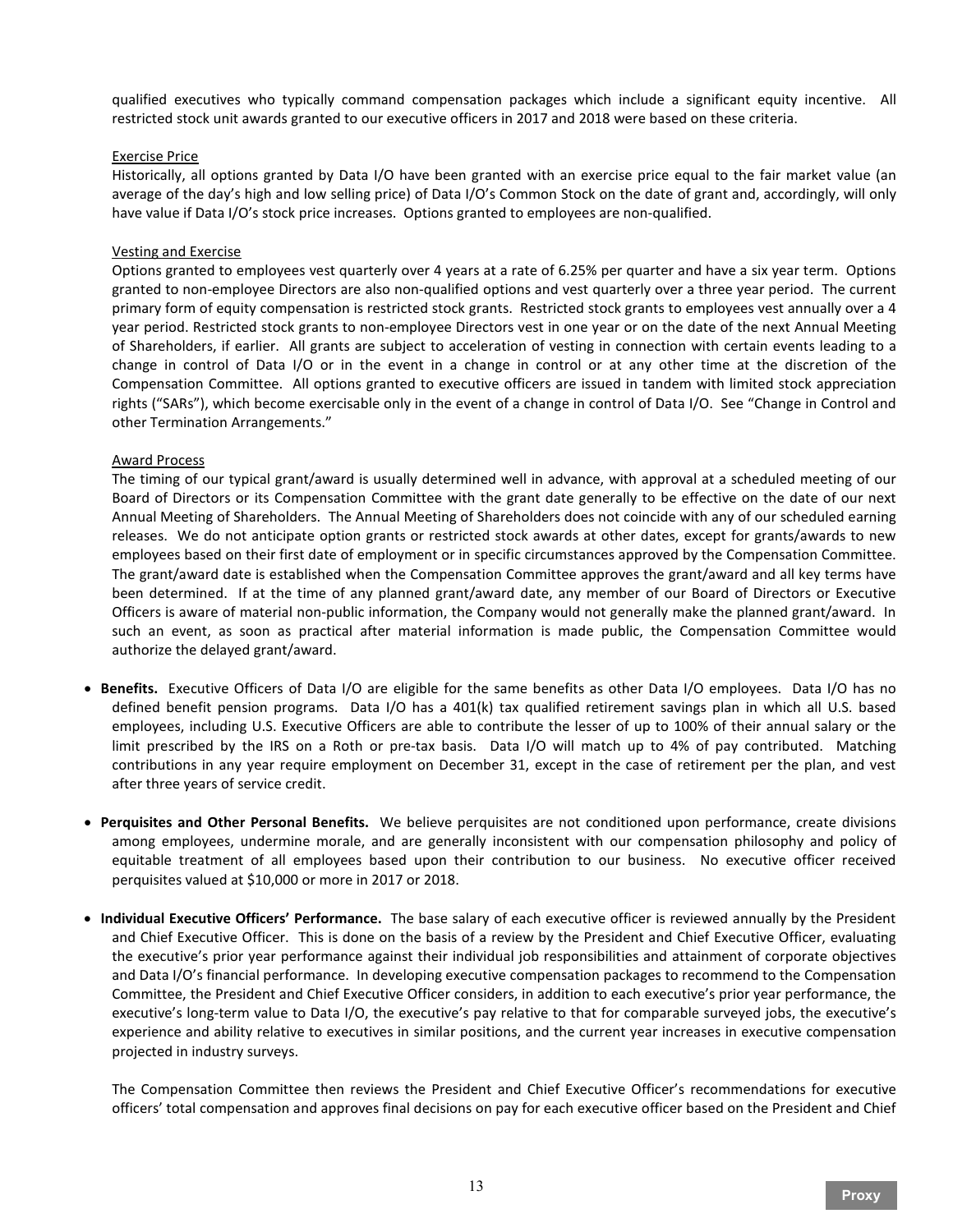Executive Officer's summary of the executive officers performance and on the other criteria and survey data described above. In this process, the Compensation Committee consults with Data I/O's President and Chief Executive Officer.

The base salary, total cash compensation, and long term equity incentive compensation for the President and CEO are reviewed annually by the Compensation Committee. This review includes a written evaluation of the CEO's performance for the previous year. The Compensation Committee meets annually without the President and Chief Executive Officer to evaluate his performance and to develop a recommendation for his compensation for the coming year. In addition to reviewing Data I/O's financial performance for the prior year, the Committee reviewed compensation surveys for chief executive officers and the President and Chief Executive Officer's individual performance, including development and execution of short- and long-term strategic objectives, Data I/O revenue growth and profitability, the achievement of which is expected to increase shareholder value.

The Compensation Committee determined the compensation package, including salary, bonus, MICP participation, stock option grants, restricted stock awards, and other benefits for Mr. Ambrose, President and Chief Executive Officer, based on the Committee's perception of his qualifications for the position and his ability to affect future shareholder value, results delivered, compensation surveys and the competitive conditions in the market. No salary base pay adjustments were made from 2013 to 2016 or in 2018 for Mr. Ambrose. His compensation adjustments previously were in the form of increases in the number of shares of restricted stock unit awards. In July 2017, he received an increase to \$330,000 in base salary per year and an increase in his MICP target from 60% to 70%.

# *Consideration of Risk in Compensation*

The Compensation Committee believes that promoting the creation of long-term value discourages behavior that leads to excessive risk. The Compensation Committee believes that the following features of our compensation programs provide incentives for the creation of long-term shareholder value and encourage high achievement by our executive officers without encouraging inappropriate or unnecessary risks:

- Our long-term incentives in the form of stock options or restricted stock awards are at the discretion of the Compensation Committee and not formulaic.
- Stock options become exercisable over a four year period and remain exercisable for up to six years from the date of grant and restricted stock awards vest over a four year period, encouraging executives to look to long-term appreciation in equity values.
- We balance short and long-term decision-making with the annual cash incentive program and stock options and restricted stock that vest over four years.
- Because of the extent of the CEO and CFO's direct stock ownership, they could lose significant wealth if Data I/O were exposed to inappropriate or unnecessary risks which in turn affected our stock price.
- The metric used in the MICP measure is set by the Compensation Committee, which believes it will drive shareholder value. Moreover, the Committee attempts to set ranges for these measures that encourage success without encouraging excessive risk-taking to achieve short-term results.
- In addition, the overall MICP incentive compensation cannot exceed two times the MICP Target amount, no matter how much performance exceeds the measures established for the year.

# *Accounting and Tax Considerations of our Compensation Program*

Options granted to employees are non-qualified options because of the more favorable tax treatment for Data I/O. We are required to value granted stock options under the fair value method and expense those amounts in the income statement over the stock option's remaining vesting period. Restricted stock is valued at its fair value on the award date and is expensed over its vesting period.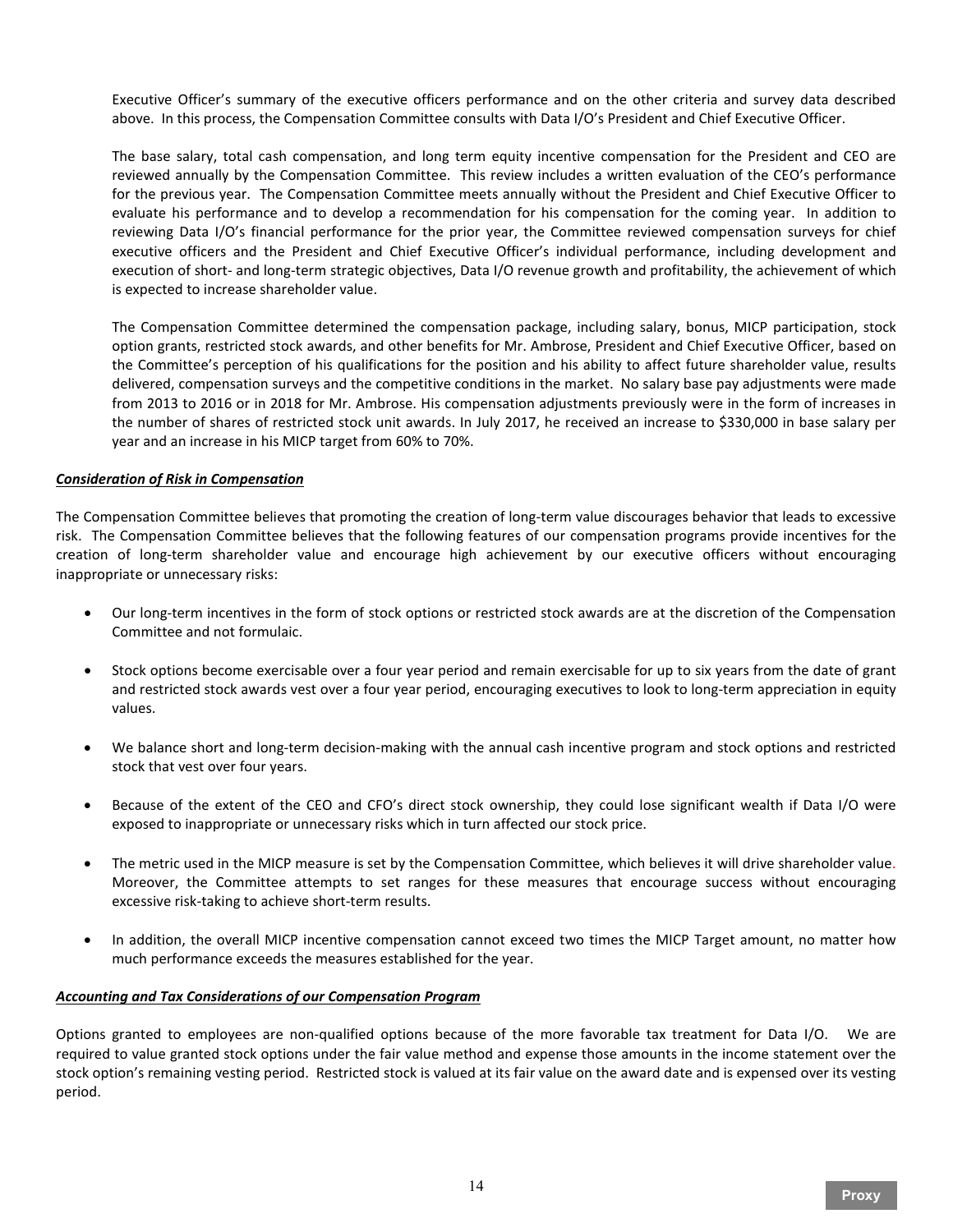We have structured our compensation program in the past to comply with Internal Revenue Code Sections 162(m) and 409A. Under Section 162(m) of the Internal Revenue Code, a limitation was placed on tax deductions of any publicly-held corporation for individual compensation to covered employees (generally the chief executive officer and the three other most highly compensated executive officers, other than the chief financial officer, whose compensation must be disclosed pursuant to rules and regulations under the Securities Exchange Act of 1934) exceeding \$1 million in any taxable year, unless the compensation is performance-based. Tax reform in 2017 has revised and eliminated the performance-based pay exception for new or modified compensation arrangements for 2018 and beyond. The Compensation Committee is aware of this limitation and believes that no compensation paid in 2018 or to be paid in 2019 by Data I/O will exceed the \$1 million limitation of Section 162(m), as portions of taxable equity compensation expected to be issued in 2019 continue to be excluded under a prior unmodified performance-based compensation arrangement, except possibly related to a change of control. The new Section 162(m) treatment will be part of future compensation considerations.

#### *Change in Control and other Termination Arrangements*

• **Change in Control Arrangements**. Data I/O has entered into agreements (the "Executive Agreements") with Messrs. Ambrose, Gulati, and Hatlen which entitle them to receive payments if they are terminated without cause or resign with good reason within specified periods before or after the occurrence of certain events deemed to involve a change in control of Data I/O. Effective July 30, 2014, the Executive Agreements of Messrs. Ambrose, Gulati, and Hatlen were amended and restated and the term of their Executive Agreements was extended with automatic renewal provisions. The Executive Agreements ensure appropriate incentives are in place for Messrs. Ambrose, Gulati and Hatlen to complete any change in control related transaction and transition, as well as comply with the provisions of Section 409A of the Internal Revenue Code. The Executive Agreements state that the resulting additional severance will be calculated under the Executive Agreements based on Data I/O's severance arrangements in place immediately preceding the date of a change in control (See: "Other Termination Arrangements" below for current severance policy). The Executive Agreements provide for continuation and vesting in Data I/O's matching 401(k) contributions through the date of termination after a change in control and include a reimbursement allowance of \$20,000 for outplacement services. The Executive Agreements also have a transaction closing incentive of one half year's annual salary for Messrs. Ambrose, Gulati, and Hatlen to encourage the consideration of all forms of strategic alternatives.

Data I/O's option grants and stock awards have been granted pursuant to the provisions of the 2000 Plan. The Change in Control provision applicable to the 2000 Plan is as follows:

#### 2000 Plan

The 2000 Plan allows for the granting of "Awards", which include options, restricted stock and other awards made pursuant to the 2000 Plan. Subject to any different terms set forth in the award agreement, vesting of "qualifying" options and restricted stock awards may be affected by a Change in Control as described out in the table below. A "Change in Control" is defined to include (i) a merger or consolidation of the Company in which more than 50% of the voting power of the Company's outstanding stock after the transaction is owned by persons who are not shareholders immediately prior to such transaction, and (ii) the sale or transfer of all or substantially all of the Company's assets. A "Qualifying Award' is defined as an option or other Award that has been held for at least 180 days as of the Change of Control. "Qualifying Shares" means common stock issued pursuant to a Qualifying Award which are subject to the right of Data I/O to repurchase some or all of such shares at the original purchase price (if any) upon the holder's termination of services to Data I/O.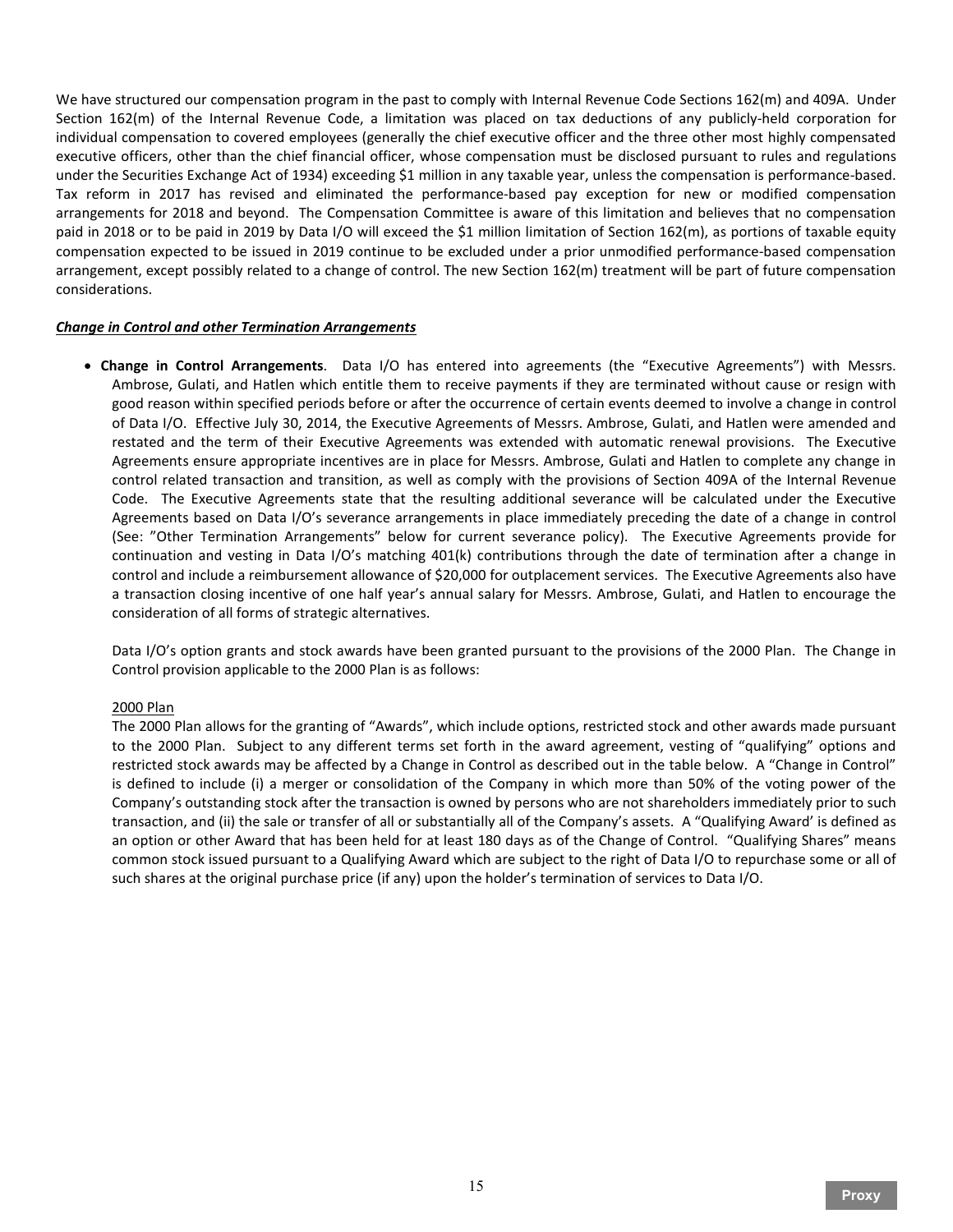# **Treatment of Awards on a Change in Control Acceleration of Vesting**

The outstanding Awards do not remain outstanding or are not assumed by the surviving entity or replaced with comparable Awards. Subject to certain limitations, the vesting of Qualifying Awards is accelerated in full. Restricted stock will vest and options will be exercisable in full prior to the effective date of the Change of Control. The outstanding Awards remain outstanding after a Change of Control or are assumed by the surviving entity or replaced with comparable Awards. Subject to certain limitations, the vesting of outstanding Qualifying Awards will be accelerated to the extent of 25% of the unvested portion thereof. The remaining 75% of the unvested portion will vest in accordance with the vesting schedule set forth in the applicable Award agreement. The outstanding Awards remain outstanding after a Change of Control or are assumed by the surviving entity or replaced with comparable Awards, but the holder of a Qualifying Award is terminated involuntarily within 180 days of the Change of Control. All Awards held by such person will be accelerated in full. Restricted stock will vest and options will be exercisable in full for a period of 90 days commencing on the effective date of the involuntary termination, or if shorter, the remaining term of the option.

In 1983, Data I/O adopted a SAR Plan which allows the Board of Directors to grant to each director, executive officer or holder of 10% or more of the stock of Data I/O a SAR with respect to certain options granted to these parties. A SAR has been granted in tandem with each option granted to an executive officer of Data I/O. SARs granted which have been held for at least six months are exercisable for a period of 20 days following the occurrence of either of the following events: (i) the close of business on the day that a tender or exchange offer by any person (with certain exceptions) is first published or sent or given if, upon consummation thereof, such person would be the beneficial owner of 30% or more of the shares of Common Stock then outstanding; or (ii) approval by the shareholders of Data I/O (or, if later, approval by the shareholders of a third party) of any merger, consolidation, reorganization or other transaction providing for the conversion or exchange of more than 50% of the outstanding shares of Data I/O's Common Stock into securities of a third party, or cash, or property, or a combination of any of the foregoing.

• **Other Termination Arrangements.** Data I/O has a severance policy for U.S. employees that provides for severance payouts for terminations without cause based upon years of service. The current formula, effective March 1, 2014, is 1 week pay for each year of service with a limit of six months' pay. For Mr. Hatlen, the prior standard formula applies, with pay and service years frozen at March 1, 2014, which provided 1.5 weeks of pay for each year of service for those with 10 or more years of service. Mr. Ambrose, Mr. Hatlen, and Mr. Gulati had at March 21, 2019, approximately 6, 27, and 6 years of service, respectively. Mr. Ambrose is entitled to a one year of base salary severance, except in the case of a change in control, as part of his employment arrangement. Mr. Gulati is entitled to a one-half year of base salary severance, except in the case of a change in control, as part of his employment arrangement. Data I/O does not have a formal policy regarding executive severance but has generally provided an amount it believes is consistent with severance typically provided for executives in similar positions and with similar periods of service.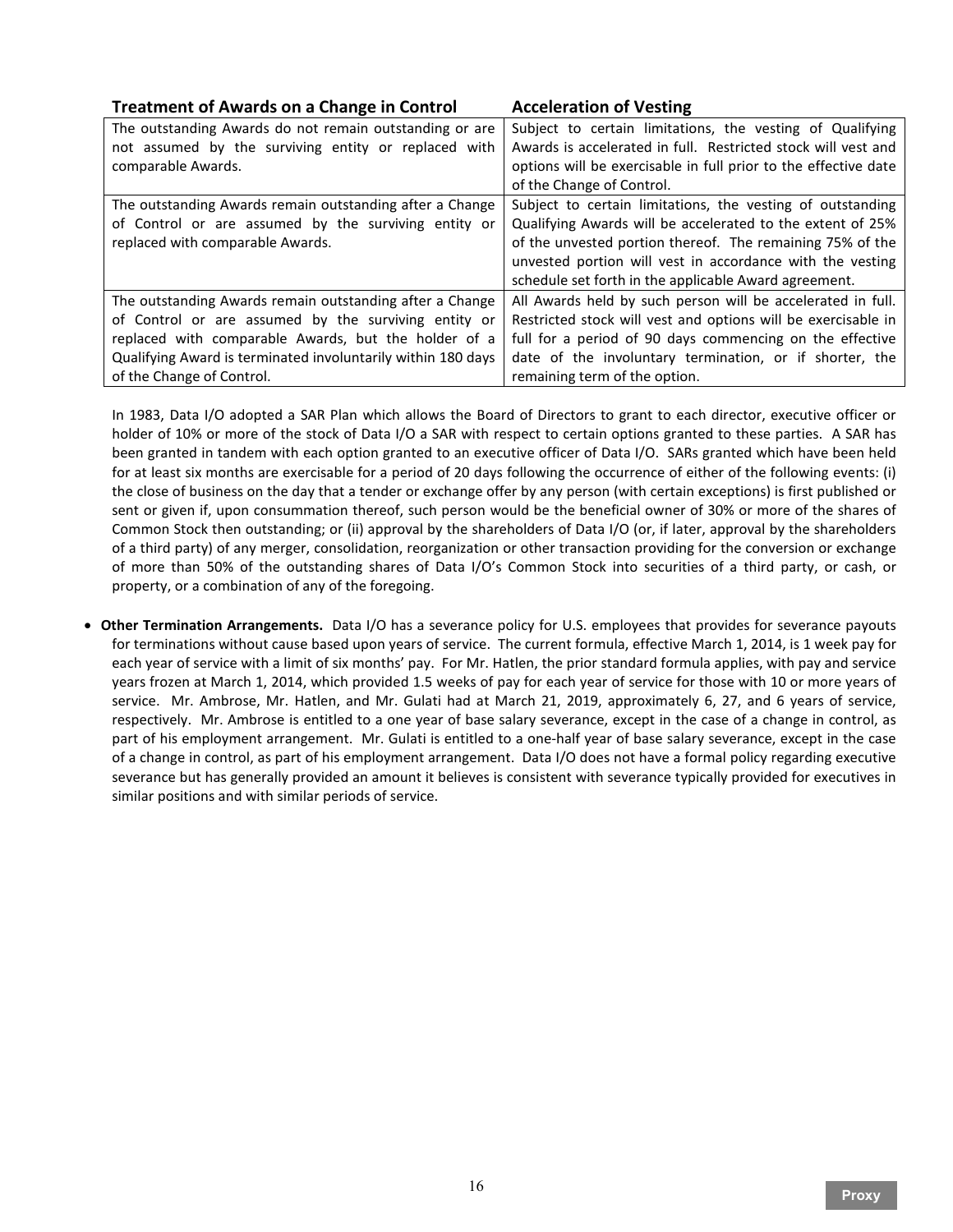# **Change in Control and Other Termination Arrangements**

|                                | Termination<br>without cause<br>and Change in<br>Control not<br>applicable | Termination without cause and<br>Change in Control applicable |                                 | Change in Control applicable without<br>termination |                                 |
|--------------------------------|----------------------------------------------------------------------------|---------------------------------------------------------------|---------------------------------|-----------------------------------------------------|---------------------------------|
| Name                           | Compensation <sup>(3)</sup>                                                | Compensation <sup>(2)</sup>                                   | Option/SAR/RSA<br>Vesting $(1)$ | Compensation <sup>(4)</sup>                         | Option/SAR/RSA<br>Vesting $(1)$ |
| Anthony Ambrose <sup>(5)</sup> | \$330,000                                                                  | \$846,956                                                     | 127,500                         | \$165,000                                           | 127,500                         |
| Joel S. Hatlen <sup>(3)</sup>  | \$134,351                                                                  | \$669,763                                                     | 56,252                          | \$120,000                                           | 56,252                          |
| Rajeev Gulati <sup>(6)</sup>   | \$115,000                                                                  | \$537,907                                                     | 52,502                          | \$115,000                                           | 52,502                          |

(1) Maximum vesting on Change in Control as of March 21, 2019.<br>(2) Represents the Data I/O standard employee severance, alternative Executive/Employment Agreement severance, change in

control transition/closing incentive, and outplacement expense reimbursement, as applicable as of March 21, 2019.<br>Minimum amount per Data I/O standard employee severance plan; no formal executive severance plan is in place March 21, 2019. A letter agreement provides that Mr. Hatlen's severance shall be equal to the Data I/O standard severance in effect at March 1, 2014. (See <sup>(5)</sup> below for Mr. Ambrose and <sup>(6)</sup> below for Mr. Gulati.)

(4) Represents change in control transition/closing incentive as of March 21, 2019.<br>(5) Mr. Ambrose entitled to a one year of base salary severance, except in the case of a change in control, as part of his employment arrangement.

<sup>(6)</sup> Mr. Gulati is entitled to a one-half year of base salary severance, except in the case of a change in control, as part of his employment arrangement.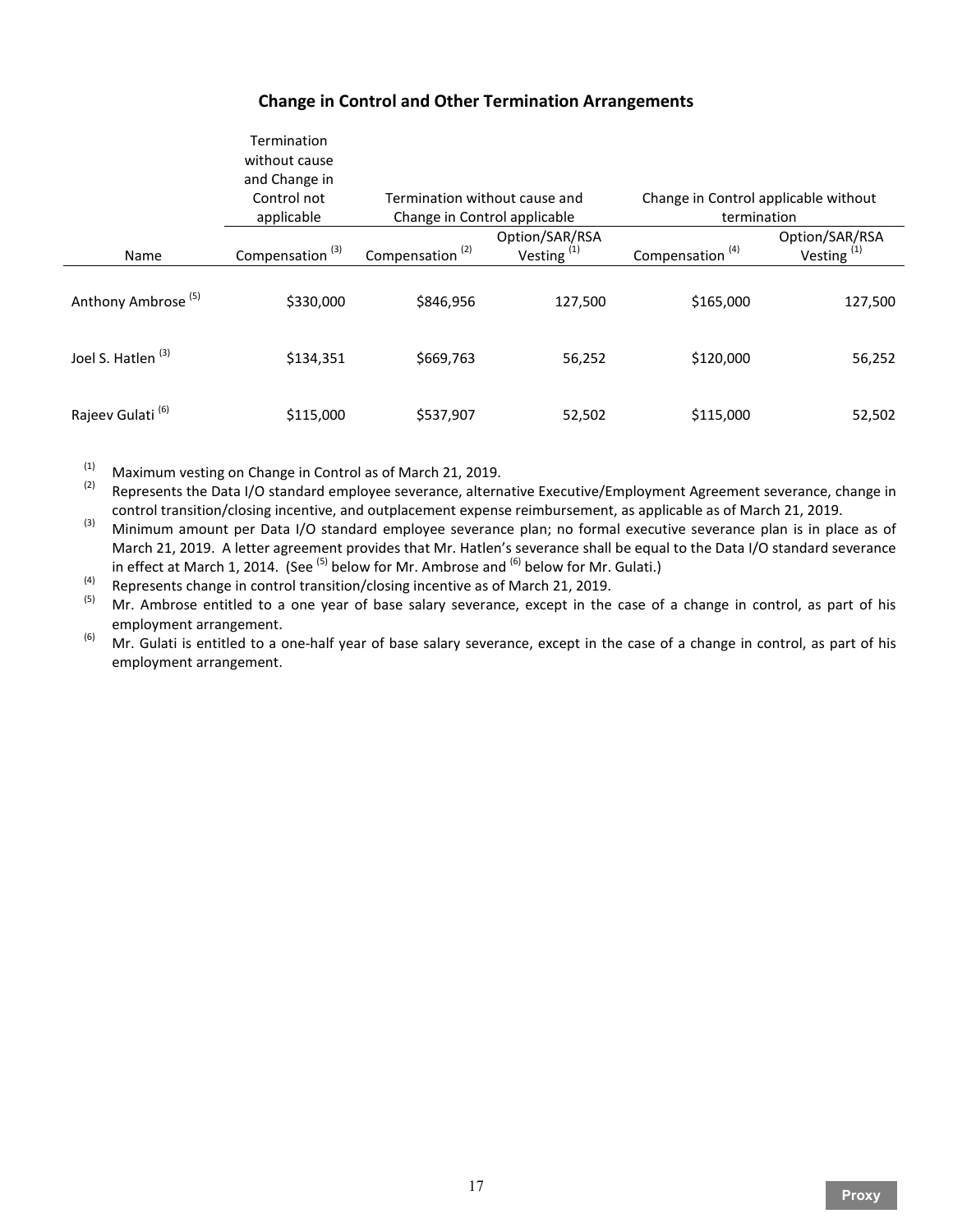# **SUMMARY COMPENSATION TABLE**

The following table shows compensation paid by Data I/O for services rendered during 2017 and 2018 to each of our named executive officers.

| Name <sup>1</sup><br>(a)                                          | Year<br>(b) | Salary <sup>2</sup><br>(c) | Bonus <sup>3</sup><br>(d) | Stock<br>Awards <sup>4</sup><br>(e) | Option<br>Awards <sup>4,5</sup><br>(f) | Non-Equity<br>Incentive<br>Plan<br>Compen-<br>sation <sup>6</sup><br>(g) | Non-<br>Oualified<br>Deferred<br>Compen-<br>sation<br>Earnings <sup>7</sup><br>(h) | All Other<br>Compen-<br>sation <sup>8</sup><br>(i) | Total<br>(j) |
|-------------------------------------------------------------------|-------------|----------------------------|---------------------------|-------------------------------------|----------------------------------------|--------------------------------------------------------------------------|------------------------------------------------------------------------------------|----------------------------------------------------|--------------|
| Anthony Ambrose                                                   | 2018        | \$330,000                  | \$0                       | \$319,275                           | \$0                                    | \$231,000                                                                | \$0                                                                                | \$12,949                                           | \$893,224    |
| Chief Executive                                                   | 2017        | \$320,000                  | \$150                     | \$435,900                           | \$0                                    | \$398,892                                                                | \$0                                                                                | \$12,949                                           | \$1,167,890  |
| Officer $&$<br>President                                          |             |                            |                           |                                     |                                        |                                                                          |                                                                                    |                                                    |              |
| Joel Hatlen                                                       | 2018        | \$240,000                  | \$0                       | \$133,045                           | \$0                                    | \$120,000                                                                | \$0                                                                                | \$12,093                                           | \$505,138    |
| Vice President                                                    | 2017        | \$232,500                  | \$0                       | \$181,625                           | \$0                                    | \$213,003                                                                | \$0                                                                                | \$12,093                                           | \$639,221    |
| Chief Operating &<br>Financial Officer<br>Secretary,<br>Treasurer |             |                            |                           |                                     |                                        |                                                                          |                                                                                    |                                                    |              |
| Rajeev Gulati                                                     | 2018        | \$230,000                  | \$3,150                   | \$133,045                           | \$0                                    | \$115,000                                                                | \$0                                                                                | \$12,428                                           | \$493,623    |
| Vice President<br>Chief Technical<br>Officer                      | 2017        | \$227,500                  | 0                         | \$181,625                           | \$0                                    | \$206,052                                                                | \$0                                                                                | \$12,428                                           | \$627,605    |

(1) Data I/O currently has three named executive officers.<br>(2) Do base nay adjustments were made for executive of

- No base pay adjustments were made for executive officers in 2018. Base pay adjustments for executive officers were
- last made effective July 1, 2017.<br><sup>(3)</sup> Employee patent and service awards paid in 2018 to Mr. Gulati and employee service award paid in 2017 to Mr.
- Ambrose.<br>
(4) Amount represents the fair value of restricted stock or the fair value of stock options granted during the year.<br>
(5) All options granted to ovesutive officers are granted in tandom with an equal number of S
- All options granted to executive officers are granted in tandem with an equal number of SARs. SARs are only exercisable upon the occurrence of certain events leading to a change in the control of Data I/O. See "Change in Control and Other Termination Arrangements." No options and SARs were awarded to executive officers in 2017 or
- 2018.<br>
(6) Amounts earned under the MICP variable compensation arrangement in place for the year as approved by the Board.<br>
(7) Not applicable for Data I/O.<br>
(8) These amounts represent for Mr. Ambrese. Mr. Hatlen, and Mr

These amounts represent for Mr. Ambrose, Mr. Hatlen, and Mr. Gulati, Data I/O's matching contributions to Data I/O's 401(k) Plan, and the value of group term life insurance in excess of premiums paid by each of the executive officers under the standard employee benefit plans.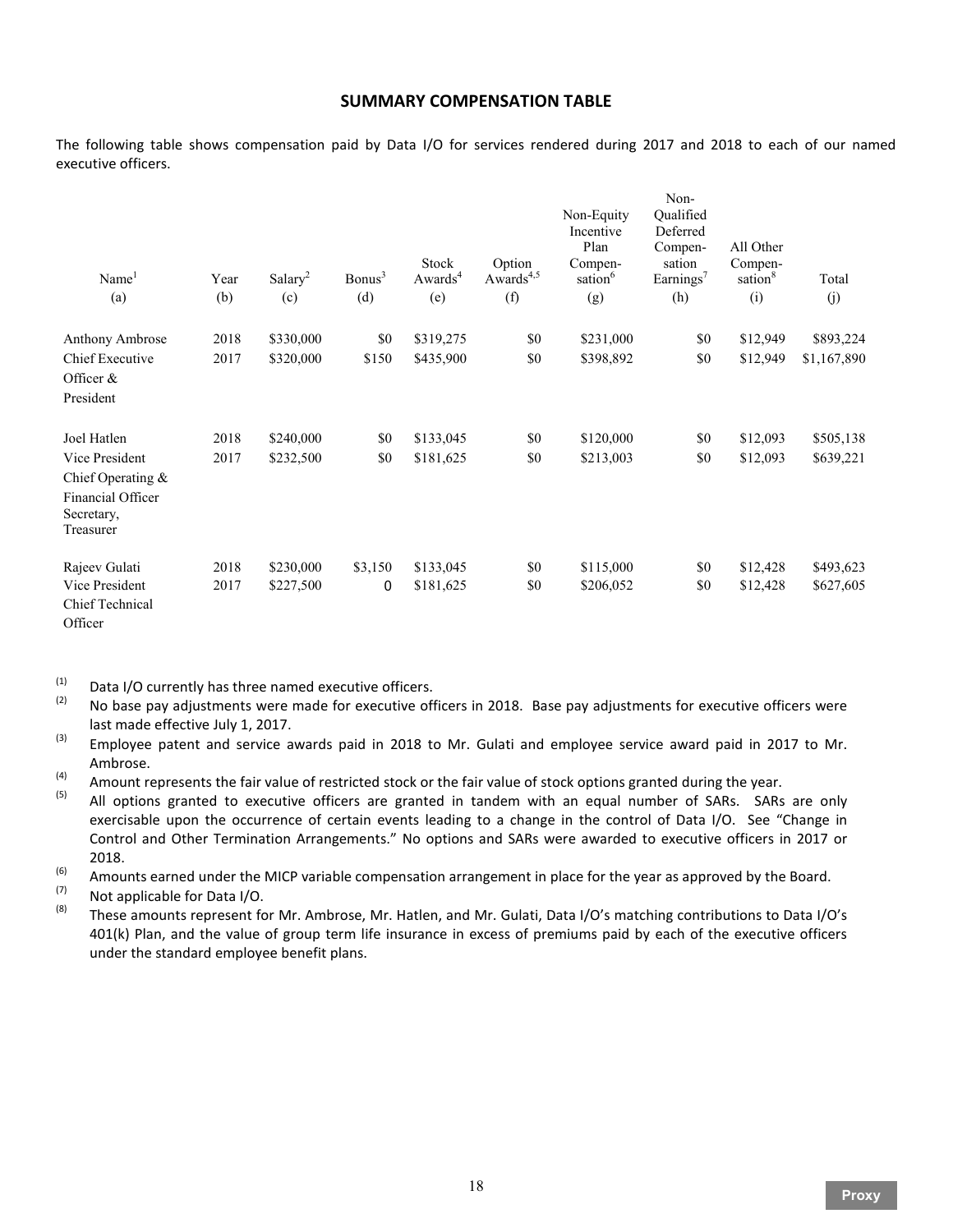# **OUTSTANDING EQUITY AWARDS AT FISCAL YEAR-END**

|                    | <b>Option Awards</b>                                                 |                                                                                 |                                                                                                                   |                    |                      | <b>Stock Awards</b>                                                           |                                                                          |                                                                                                                                  |                                                                                                                                                     |
|--------------------|----------------------------------------------------------------------|---------------------------------------------------------------------------------|-------------------------------------------------------------------------------------------------------------------|--------------------|----------------------|-------------------------------------------------------------------------------|--------------------------------------------------------------------------|----------------------------------------------------------------------------------------------------------------------------------|-----------------------------------------------------------------------------------------------------------------------------------------------------|
|                    | Number of<br>Securities<br>Underlying<br>Unexer-<br>cised<br>Options | Number of<br>Securities<br>Underlying<br>Unexe-<br>rcised<br>Options<br>Unexer- | Equity<br>Incentive<br>Plan<br>Awards:<br>Number of<br><b>Securities</b><br>Underlying<br>Unexercised<br>Unearned | Option<br>Exercise | Option<br>Expiration | Number<br>of<br>Shares<br>or Units<br>of Stock<br>Held<br>That<br>Have<br>Not | Market<br>Value of<br>Shares or<br>Units of<br>Stock<br>That<br>Have Not | Equity<br>Incentive<br>Plan<br>Awards:<br>Number<br>of<br>Unearned<br>Shares,<br>Units or<br>Other<br>Rights<br>That<br>Have Not | Equity<br>Incentive<br>Plan<br>Awards:<br>Market<br>or Payout<br>Value of<br>Unearned<br>Shares,<br>Units or<br>Other<br>Rights<br>That<br>Have Not |
| Name               | Exercisable<br>(# )                                                  | cisable<br>(# )                                                                 | Options<br>$(\#)$                                                                                                 | Price<br>(5)       | Date                 | Vested<br>#                                                                   | Vested<br>(5)                                                            | Vested<br>$(\#)$                                                                                                                 | Vested<br>(\$)                                                                                                                                      |
| (a)                | (b)                                                                  | (c)                                                                             | (d)                                                                                                               | (e)                | (f)                  | (g)                                                                           | (h)                                                                      | (i)                                                                                                                              | (j)                                                                                                                                                 |
| Anthony<br>Ambrose | 0                                                                    | $\pmb{0}$                                                                       | 0                                                                                                                 |                    |                      | 127,500                                                                       | \$637,500                                                                | 0                                                                                                                                | \$0                                                                                                                                                 |
| Joel<br>Hatlen     | $\pmb{0}$                                                            | $\pmb{0}$                                                                       | 0                                                                                                                 |                    |                      | 56,252                                                                        | \$281,260                                                                | 0                                                                                                                                | \$0                                                                                                                                                 |
| Rajeev<br>Gulati   | $\pmb{0}$                                                            | $\pmb{0}$                                                                       | $\pmb{0}$                                                                                                         |                    |                      | 52,502                                                                        | \$262,510                                                                | $\pmb{0}$                                                                                                                        | \$0                                                                                                                                                 |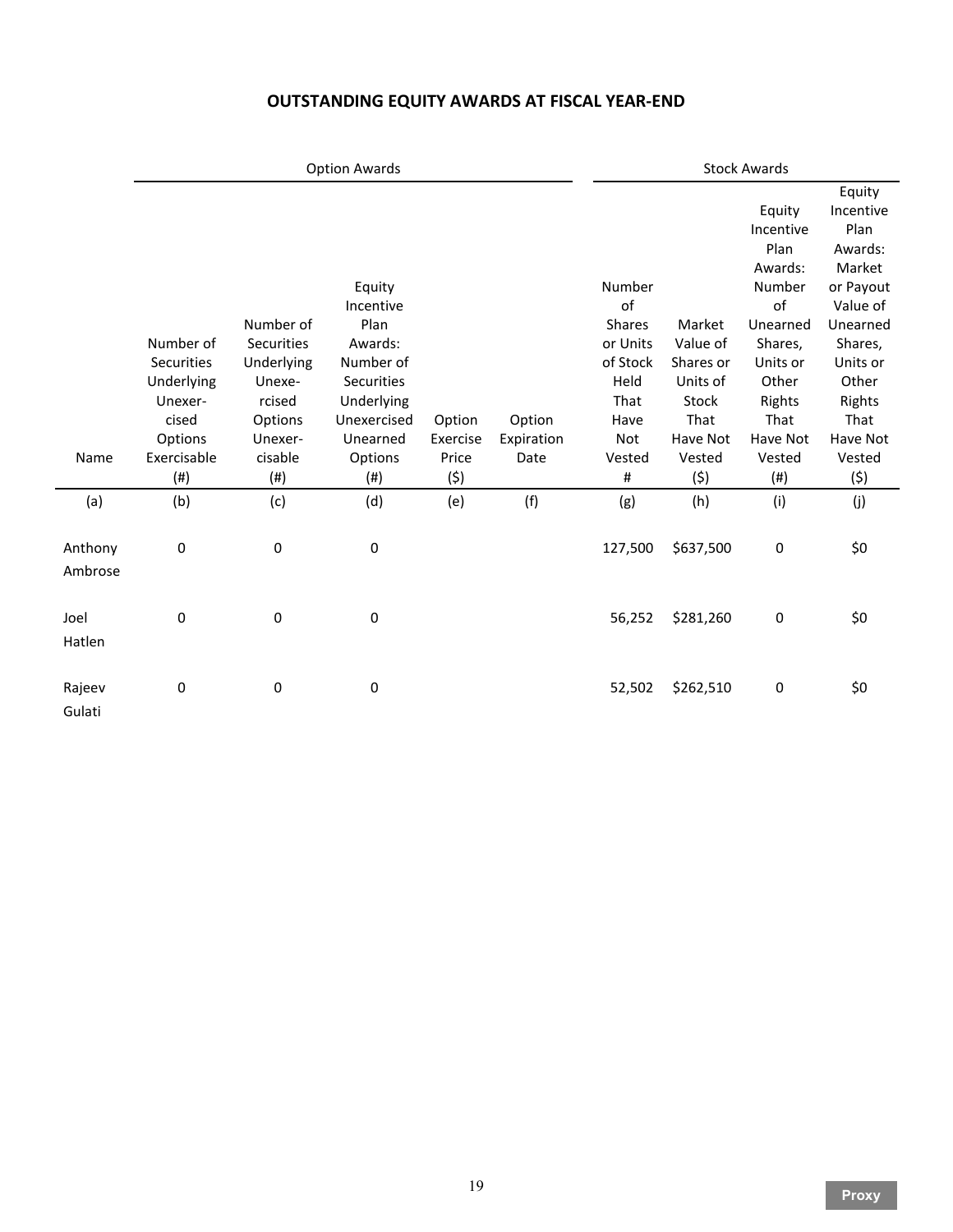# **EQUITY COMPENSATION PLAN INFORMATION**

The following table gives information about Data I/O's Common Stock that may be issued upon the exercise of options and rights under all of Data I/O's existing equity compensation plans as of December 31, 2018.

|                                                                        | (a) Number of<br>securities to be<br>issued upon the<br>exercise of<br>outstanding options,<br>warrants and rights | (b) Weighted-<br>average exercise<br>price of<br>outstanding<br>options, warrants<br>and rights | (c) Number of securities<br>remaining available for future<br>issuance under equity<br>compensation plans<br>(excluding securities<br>reflected in column (a)) |
|------------------------------------------------------------------------|--------------------------------------------------------------------------------------------------------------------|-------------------------------------------------------------------------------------------------|----------------------------------------------------------------------------------------------------------------------------------------------------------------|
| Equity compensation plans approved<br>by the security holders $(1)(2)$ | 27,763                                                                                                             | \$7.79                                                                                          | 934,927                                                                                                                                                        |
| Equity compensation plans not<br>approved by the security holders      |                                                                                                                    | $\overline{\phantom{a}}$                                                                        |                                                                                                                                                                |
| Total                                                                  | 27,763                                                                                                             | \$7.79                                                                                          | 934,927                                                                                                                                                        |

<sup>(1)</sup> Represents shares of our Common Stock issuable pursuant to the Data I/O Corporation 2000 Stock Incentive Compensation Plan, 1982 Employee Stock Purchase Plan and 1996 Director Fee Plan. Table excludes unvested restricted stock awards of 558,856 from the 2000 Plan.

<sup>(2)</sup> Stock Appreciation Rights Plan ("SAR") provides that directors, executive officers or holders of 10% or more of our Common Stock have an accompanying SAR with respect to each exercisable option. While the plan has been approved by the security holders, no amounts are included in columns (a), (b), or (c) relating to the SAR.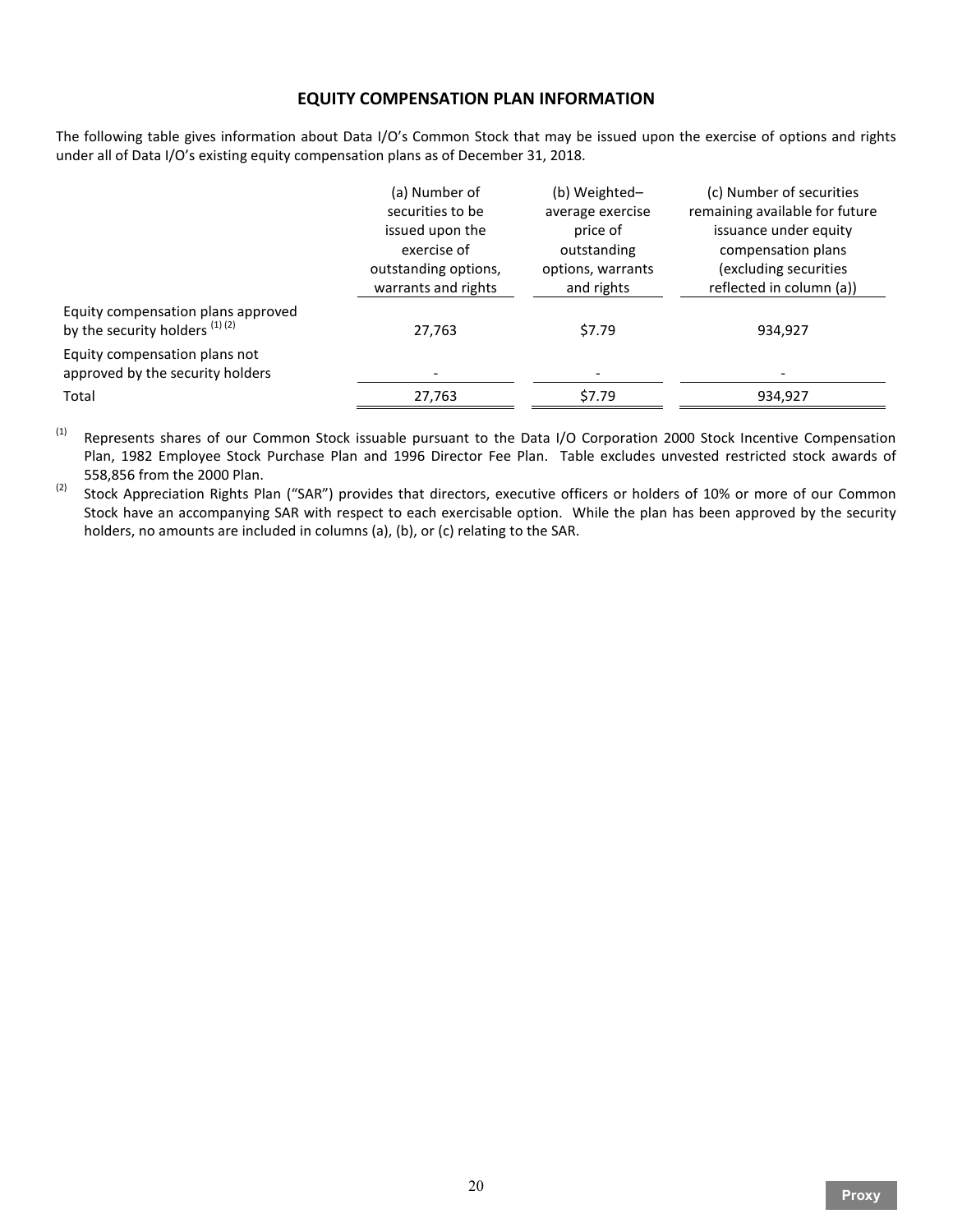# **PROPOSAL 2: RATIFICATION OF INDEPENDENT AUDITORS**

The Board of Directors requests that the shareholders ratify the continued appointment of Grant Thornton LLP to serve as Data I/O's independent auditors for calendar year 2019. Grant Thornton LLP examined the consolidated financial statements of Data I/O for the year ended December 31, 2018. Representatives of Grant Thornton LLP are invited to be present at the Annual Meeting to make a statement if they desire to do so and to respond to questions by shareholders.

**The Board recommends a vote "FOR" the continued appointment of Grant Thornton LLP to serve as Data I/O's independent auditors for calendar year 2019.**

# **PROPOSAL 3: SAY ON PAY - ADVISORY VOTE ON EXECUTIVE COMPENSATION**

The Board of Directors requests that the shareholders approve, on an advisory basis, the compensation paid to Data I/O's Named Executive Officers, as described in "Executive Compensation", pursuant to the following Advisory Resolution:

"RESOLVED, that Data I/O's shareholders approve, on an advisory basis, the compensation of Data I/O's named executive officers, as disclosed in Data I/O's Proxy Statement for the 2019 Annual Meeting of Shareholders pursuant to the compensation disclosure rules of the Securities and Exchange Commission, including the 2018 Summary Compensation Table and the other related tables and disclosure."

Our executive compensation program contains elements of cash, incentive and equity-based compensation and is designed to align the interests of our executives with those of our shareholders. The "Executive Compensation" section of this Proxy Statement, describes in detail our executive compensation programs.

The Board has implemented an executive compensation program that is intended to reward financial performance based on goals established by the Board. The Board fosters a performance-oriented culture by linking a significant portion of each executive officer's compensation to overall Company financial performance, as measured in 2018 by operating income as a percentage of revenue, which the Company believes is an important metric for Data I/O and its shareholders. We believe that equity awards align the interests of our executives with those of our long-term shareholders by encouraging long-term performance and incentivizing our executives to increase long-term shareholder value. Equity awards represent a key component, and are a significant portion, of our executive compensation.

The Board has designed Data I/O's executive compensation program to attract, motivate, reward and retain our executive officers to achieve Data I/O's corporate objectives and increase shareholder value.

The Say on Pay vote is advisory and not binding on Data I/O or the Board of Directors; however the Board will consider the outcome of the vote when making future compensation decisions for our executive officers.

# **The Board recommends a vote "FOR" the Advisory Resolution (Say on Pay) approving the compensation of the Company's named executive officers as described in this Proxy Statement.**

# **OTHER BUSINESS**

As of the date of this Proxy Statement, Data I/O is not aware of any other business to be acted upon at the Annual Meeting. If any other business calling for a vote of the shareholders is properly presented at the meeting, the holders of the proxies will vote or refrain from voting in accordance with their best judgment.

#### **SHAREHOLDER NOMINATIONS AND PROPOSALS FOR THE 2019 ANNUAL MEETING OF SHAREHOLDERS**

Data I/O's Bylaws provide that advance notice of nominations for the election of directors at a meeting of shareholders must be delivered to or mailed and received by Data I/O at its principal offices on or before February 20, 2019, in the case of the 2019 annual meeting of shareholders, and in the case of a special meeting of shareholders to elect directors, the close of business on the 10th day following the date on which notice of such meeting is first given to shareholders. Data I/O's Bylaws also provide that advance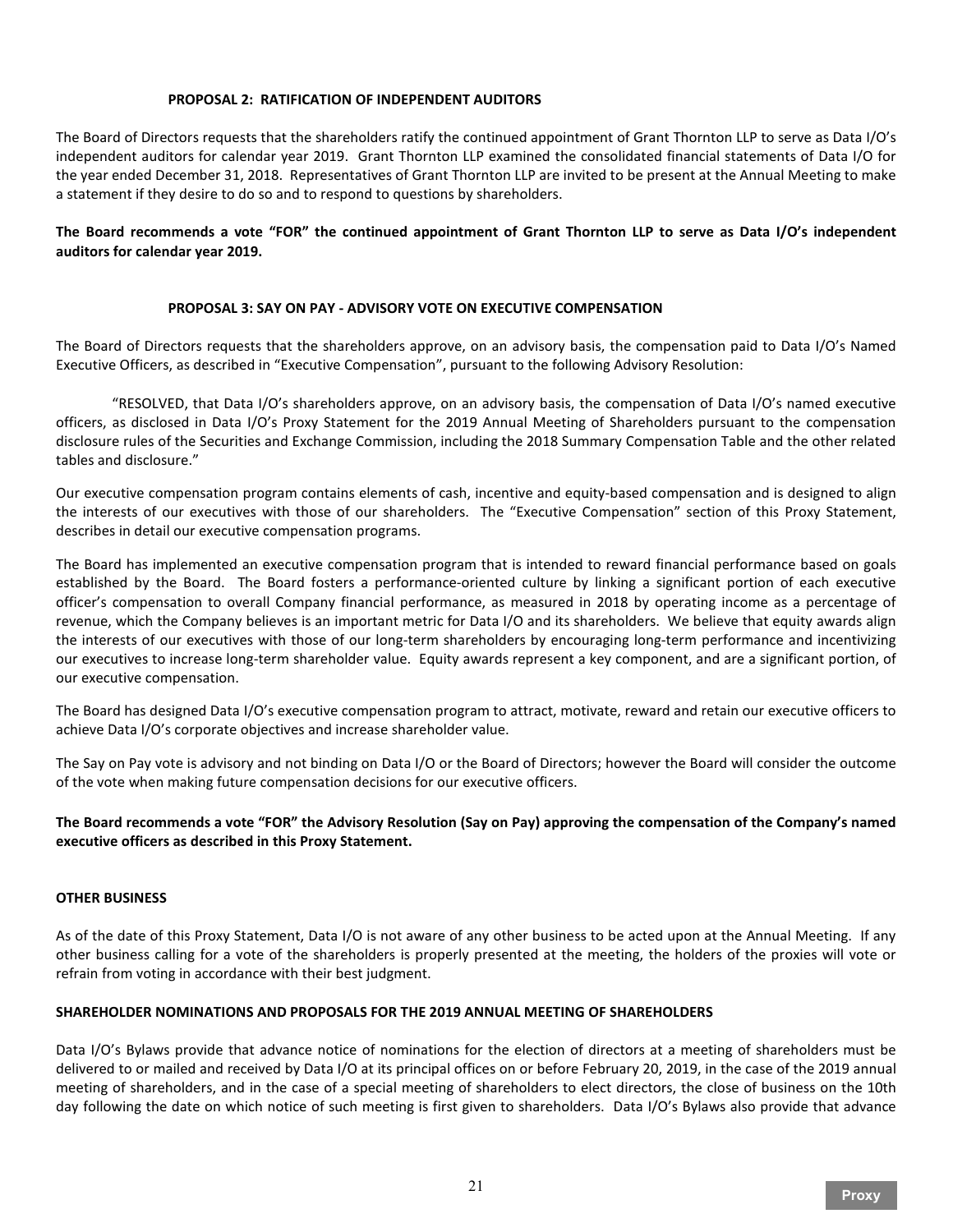notice of business to be brought before the 2019 Annual Meeting of Shareholders by a shareholder must be submitted in writing and delivered to or mailed and received by Data I/O on or before February 20, 2019.

Each notice of a nomination or proposal of business must contain, among other things: (i) the name and address of the shareholder who intends to make the nomination or proposal; (ii) a representation that the shareholder is a holder of record of stock of Data I/O entitled to vote at such meeting and intends to appear in person or by proxy at the meeting to nominate the person or persons specified in the notice or to vote at the meeting for the proposal; (iii) a description of all arrangements or understandings between the shareholder and each nominee and any other person or persons (naming such person or persons) pursuant to which the nomination or nominations are to be made by the shareholder and any material interest of such shareholder in any proposal to be submitted to the meeting; (iv) such other information regarding each nominee or proposal as would be required to be included in a proxy statement filed pursuant to the proxy rules of the SEC; and (v) with respect to the nominations, the consent of each nominee to serve as a director of Data I/O if elected.

A copy of the full text of the provisions of Data I/O's Bylaws dealing with shareholder nominations and proposals is available to shareholders from the Secretary of Data I/O upon written request. The Bylaws may also be accessed online, as a Form 10K exhibit as referenced in our Annual Report on Form 10K. SEC rules establish a deadline for submission of shareholder proposals that are not intended to be included in Data I/O's proxy statement with respect to discretionary voting (the "Discretionary Vote Deadline"). The Discretionary Vote Deadline for the 2019 Annual Meeting was February 20, 2019. If a shareholder gives notice of such a proposal after the Discretionary Vote Deadline, Data I/O's proxy holders will be allowed to use their discretionary voting authority to vote against the shareholder proposal when and if the proposal is raised at the 2019 Annual Meeting.

Eligible shareholders who intend to have a proposal considered for inclusion in Data I/O's proxy materials for presentation at the 2020 Annual Meeting must submit the proposal to Data I/O at its principal offices no later than December 14, 2019. Shareholders who intend to present a proposal at the 2020 Annual Meeting without inclusion of such proposal in Data I/O's proxy materials are required to provide notice of such proposal to Data I/O no later than February 20, 2020, as further directed above.

To qualify as an "eligible" shareholder, a shareholder must have been a record or beneficial owner of at least one percent (1%) of Data I/O's outstanding Common Stock, or shares of Common Stock having a market value of at least \$2,000, for a period of at least one (1) year prior to submitting the proposal, and the shareholder must continue to hold the shares through the date on which the meeting is held.

Data I/O reserves the right to reject, rule out of order, or take appropriate action with respect to any proposal that does not comply with these and other applicable requirements, but only after Data I/O has notified the shareholder(s) who have submitted the proposal of the problem and such shareholder(s) have failed to correct it. This obligation to notify the appropriate shareholder(s) does not apply to the failure to submit such proposal prior to the deadlines discussed above.

# **STOCKHOLDERS SHARING THE SAME ADDRESS**

To reduce the expenses of delivering duplicate materials, we are taking advantage of the SEC's "house holding" rules which permit us to deliver only one set of proxy materials (or one Notice of Internet Availability of Proxy Materials) to shareholders who share an address unless otherwise requested. If you share an address with another shareholder and have received only one set of these materials, you may request a separate copy at no cost to you by contacting Investor Relations by email at [investorrelations@dataio.com,](mailto:investorrelations@dataio.com) by phone at (425) 881-6444, by fax at (425) 881-2917 or by writing to Data I/O investor relations, attention Joel Hatlen, 6645 185<sup>th</sup> Avenue NE, Suite 100, Redmond WA 98052. For future annual meetings, you may request separate materials, or request that we send only one set of materials to you if you are receiving multiple copies, by contacting Investor Relations as noted above.